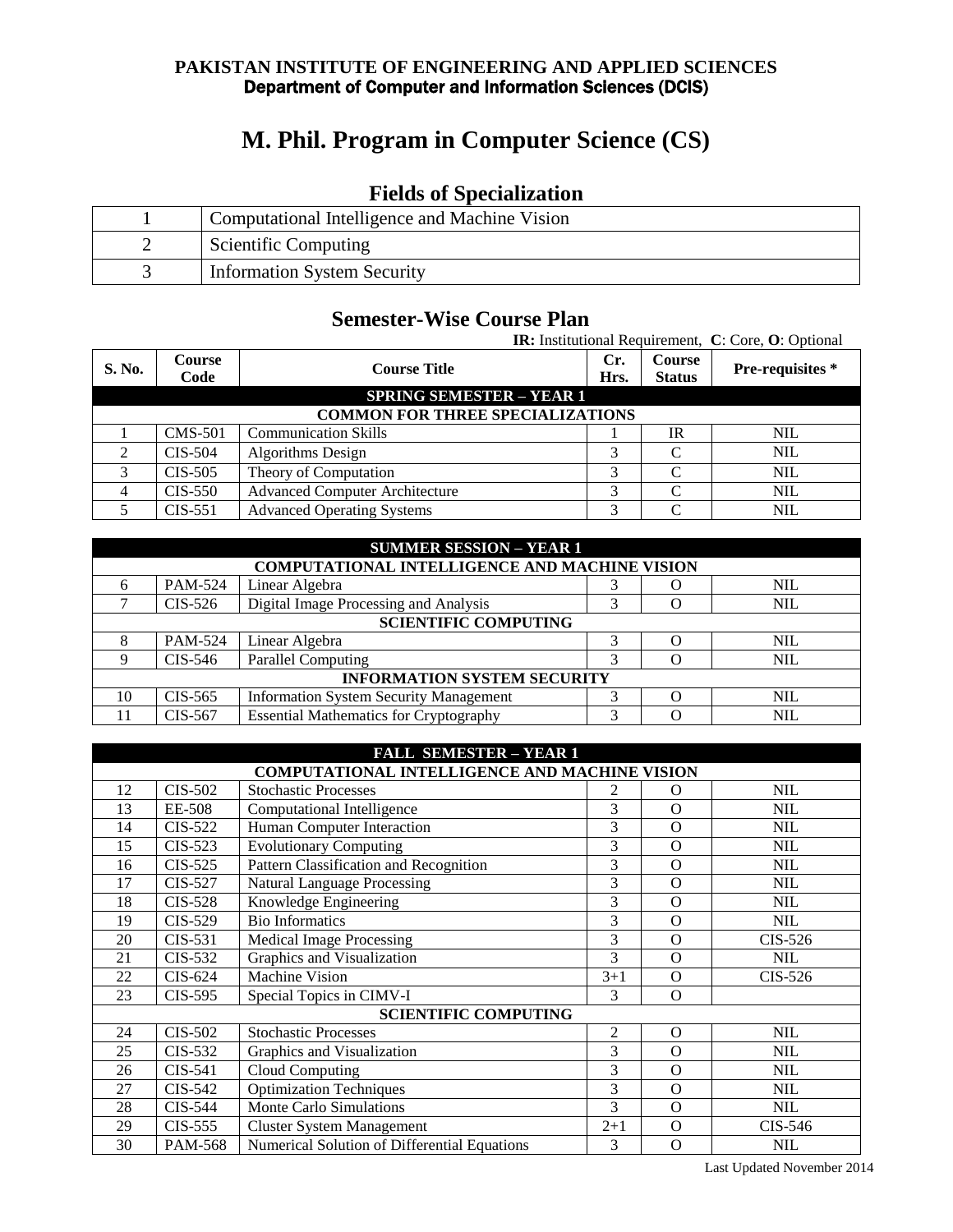| 31 | PAM-585        | Numerical Methods and Optimization Techniques | 3     | $\Omega$ | <b>NIL</b> |
|----|----------------|-----------------------------------------------|-------|----------|------------|
| 32 | $CIS-645$      | <b>Parallel Algorithms</b>                    | $3+1$ | $\Omega$ | $CIS-546$  |
| 33 | $CIS-596$      | Special Topics in SC-I                        | 3     | $\Omega$ |            |
|    |                | <b>INFORMATION SYSTEM SECURITY</b>            |       |          |            |
| 34 | CIS-502        | <b>Stochastic Processes</b>                   | 2     | $\Omega$ | <b>NIL</b> |
| 35 | CIS-552        | <b>Advanced Database Systems</b>              | 3     | $\Omega$ | <b>NIL</b> |
| 36 | CIS-562        | Information Theory and Coding                 | 3     | $\Omega$ | <b>NIL</b> |
| 37 | $CIS-563$      | Cryptography                                  | 3     | $\Omega$ | <b>NIL</b> |
| 38 | $CIS-564$      | <b>Computer System Security</b>               | 3     | $\Omega$ | $CIS-565$  |
| 39 | CIS-566        | Auditing and Risk Management                  | 3     | $\Omega$ | $CIS-565$  |
| 40 | CIS-568        | Network Security                              | $3+1$ | $\Omega$ | $CIS-565$  |
| 41 | CIS-569        | Public Key Infrastructure                     | 3     | $\Omega$ | $CIS-565$  |
| 42 | <b>CIS-570</b> | Digital Watermarking and Its Applications     | 3     | $\Omega$ | <b>NIL</b> |
| 43 | CIS-571        | <b>Digital Forensics</b>                      | 3     | $\Omega$ | $CIS-565$  |
| 44 | CIS-597        | Special Topics in ISS-I                       | 3     | $\Omega$ |            |

|    | <b>SPRING SEMESTER - YEAR 2</b>                      |                                            |                |                |                                          |  |
|----|------------------------------------------------------|--------------------------------------------|----------------|----------------|------------------------------------------|--|
|    | <b>COMPUTATIONAL INTELLIGENCE AND MACHINE VISION</b> |                                            |                |                |                                          |  |
| 45 | <b>NE-501</b>                                        | Fundamentals of Nuclear Engineering        | 3              | IR             | <b>NIL</b>                               |  |
| 46 | $CIS-621$                                            | Machine Learning                           | 3              | $\Omega$       | $CIS-525$                                |  |
| 47 | CIS-623                                              | <b>Biometrics</b> Computing                | $\overline{3}$ | $\overline{O}$ | <b>CIS-525</b>                           |  |
| 48 | CIS-630                                              | <b>Advanced Evolutionary Computing</b>     | 3              | $\Omega$       | $CIS-523$                                |  |
| 49 | CIS-631                                              | <b>Intelligent Watermarking Techniques</b> | 3              | $\overline{O}$ | EE-508                                   |  |
| 50 | $CIS-642$                                            | Virtual Reality                            | 3              | $\Omega$       | CIS-526/532                              |  |
| 51 | CIS-695                                              | Special Topics in CIMV-II                  | 3              | $\overline{O}$ |                                          |  |
| 52 | CIS-698                                              | M.Phil. Thesis Research**                  | 3              | $\mathcal{C}$  | Relevant courses in<br>previous semester |  |
|    |                                                      | <b>SCIENTIFIC COMPUTING</b>                |                |                |                                          |  |
| 53 | <b>NE-501</b>                                        | Fundamentals of Nuclear Engineering        | 3              | IR             | <b>NIL</b>                               |  |
| 54 | <b>CIS-548</b>                                       | <b>Computer Animation</b>                  | $\overline{3}$ | $\Omega$       | CIS-532                                  |  |
| 55 | CIS-549                                              | <b>Finite Element Computations</b>         | 3              | $\Omega$       | <b>PAM-568</b>                           |  |
| 56 | CIS-641                                              | <b>Grid Computing</b>                      | 3              | $\overline{O}$ | CIS-546                                  |  |
| 57 | CIS-646                                              | <b>Advanced Optimization Techniques</b>    | 3              | $\Omega$       | <b>PAM-585</b>                           |  |
| 58 | CIS-696                                              | Special Topics in SC-II                    | $\overline{3}$ | $\Omega$       |                                          |  |
| 59 | <b>CIS-698</b>                                       | M.Phil. Thesis Research**                  | 3              | $\mathcal{C}$  | Relevant courses in<br>previous semester |  |
|    |                                                      | <b>INFORMATION SYSTEM SECURITY</b>         |                |                |                                          |  |
| 60 | <b>NE-501</b>                                        | Fundamentals of Nuclear Engineering        | 3              | IR             | <b>NIL</b>                               |  |
| 61 | $CIS-661$                                            | Data Warehousing                           | 3              | $\Omega$       | CIS-552                                  |  |
| 62 | CIS-662                                              | Cryptanalysis                              | 3              | $\overline{O}$ | CIS-563                                  |  |
| 63 | CIS-663                                              | Secure Software Development                | 3              | $\Omega$       | CIS-563                                  |  |
| 64 | CIS-664                                              | Mobile System Security                     | 3              | $\overline{O}$ | CIS-563/565                              |  |
| 65 | CIS-665                                              | <b>Embedded System Security</b>            | 3              | $\Omega$       | CIS-550/563                              |  |
| 66 | CIS-666                                              | Formal Methods for Information Security    | 3              | $\Omega$       | CIS-563                                  |  |
| 67 | CIS-697                                              | Special Topics in ISS-II                   | 3              | $\overline{O}$ |                                          |  |
| 68 | CIS-698                                              | M.Phil. Thesis Research**                  | 3              | $\mathcal{C}$  | Relevant courses in<br>previous semester |  |

| <b>SUMMER SEMESTER - YEAR 2</b>         |         |                            |  |  |                                             |
|-----------------------------------------|---------|----------------------------|--|--|---------------------------------------------|
| <b>COMMON FOR THREE SPECIALIZATIONS</b> |         |                            |  |  |                                             |
| 69                                      | CIS-698 | M. Phil. Thesis Research** |  |  | Relevant courses<br>1n<br>previous semester |

\* Condition of pre-requisites may be relaxed in special cases by the Head, DCIS, on the recommendation of instructor concerned.

\*\* M.Phil. thesis will be graded as Excellent, Very Good, Good, Fair or Unsatisfactory.

#### **Note:**

Registered students of this program may register in courses offered by MS programs in other disciplines at PIEAS, if  $\bullet$ allowed by the Head, DCIS.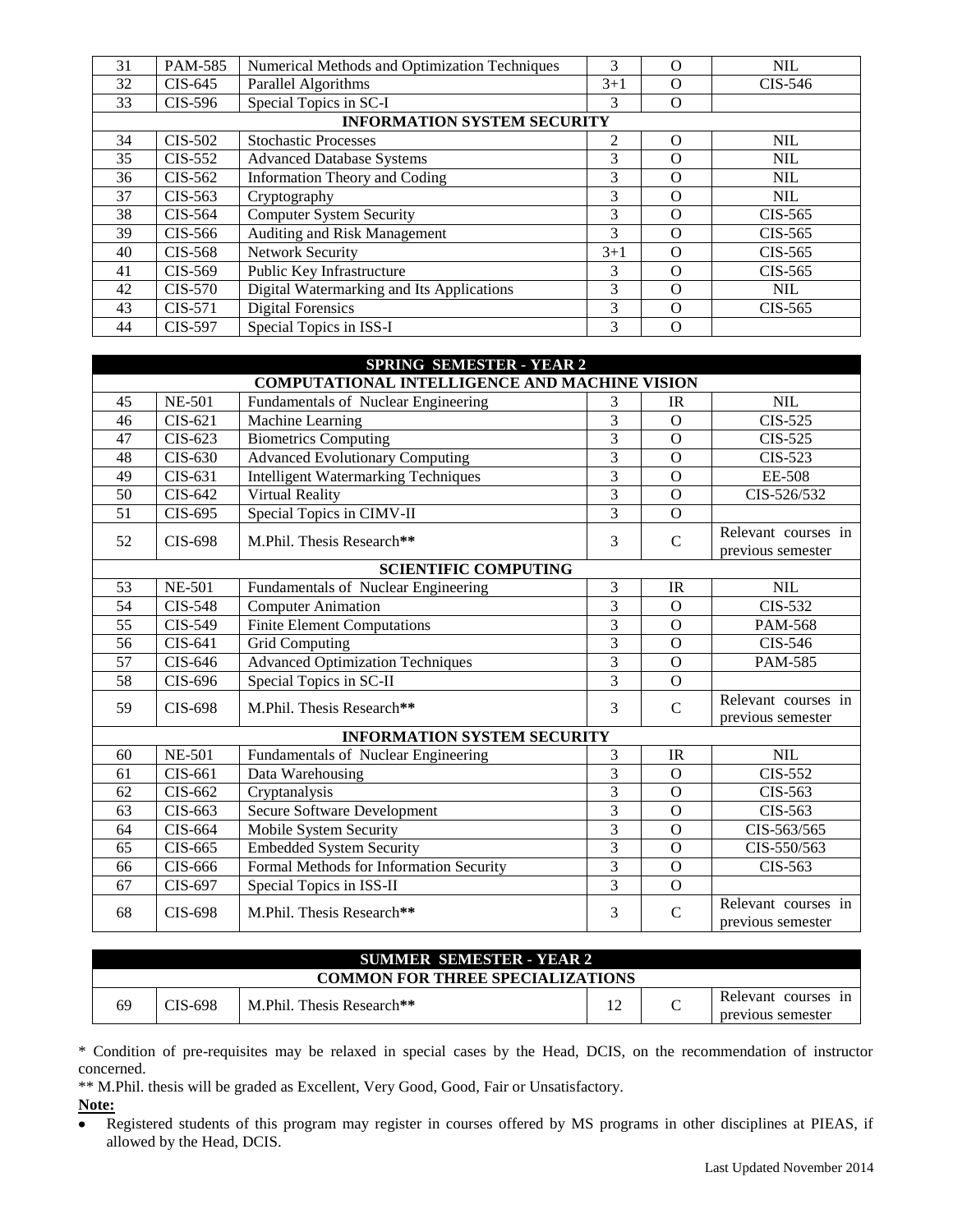## **Course Contents**

#### **CMS-501: Communication Skills**

| <b>Status</b>        | <b>Institutional Requirement</b> |
|----------------------|----------------------------------|
| <b>Credits</b>       |                                  |
| <b>Prerequisites</b> | Ni1                              |

Writing module: Preparation of a project proposal or technical report, writing letters, mission statements, office memos etc; Speaking module: Presentation of the project proposal or technical report; Listening module: Simulations of interviews, lectures and question-answer sessions; Reading module: Reading of a suitable fiction novel (approximately 30-50 pages a week) with the use of vocabulary support, completion of assigned tasks and discussions.

#### **References**

- 1. Eric H. G., and Glendinning N*., English for Electrical and Mechanical Engineering*, Oxford University Press, 1995.
- 2. Huckin T. N., and Oslen L.A., *Technical Writing and Professional Communication for Nonnative Speakers of English*, 2nd Edition, McGraw Hill, 1991.
- 3. Swales J. M., and Feak C. B., *Academic Writing for Graduate Students, A Course for Nonnative Speakers of English*, 3rd Edition, Uni. of Michigan Press, 1994.

#### **NE-501: Fundamentals of Nuclear Engineering**

| <b>Status</b>        | <b>Institutional Requirement</b> |
|----------------------|----------------------------------|
| <b>Credits</b>       |                                  |
| <b>Prerequisites</b> | Nil                              |

Role and importance of nuclear energy; Nuclear cross-sections; Reaction rates; Nuclear fission and chain reaction; Criticality conditions; Conversion and breeding, Reactor components and their characteristics; Classification and design features of research, production, and power reactors, Introduction to fast and fusion reactor systems; Different types of fuel cycles; Core and feed-material preparations; Uranium enrichment; Fabrication of fuel; Reprocessing of irradiated fuel; Process waste disposal; Reactor fuel requirements; Burnup studies of nuclear fuels; Fuel cycle performance of commercially available reactors; In-core fuel management and fuel management strategies.

#### **References:**

- 1. Lamarsh, J. R, *Introduction to Nuclear Engineering*, Addison-Wesley, 1983.
- 2. Glasstone, S. and A. Sesonske, *Nuclear Reactor Engineering*, D Van Nostrand, 1981.
- 3. Rahman, I. U. and Sheikh P. S., *Introduction to Nuclear Engineering*, Krieger, 1981.
- 4. Graves H. W. Jr., *Nuclear Fuel Management*, John Wiley, 1979.

#### **CIS-502: Stochastic Processes**

| <b>Status</b>        | Optional |
|----------------------|----------|
| <b>Credits</b>       |          |
| <b>Prerequisites</b> |          |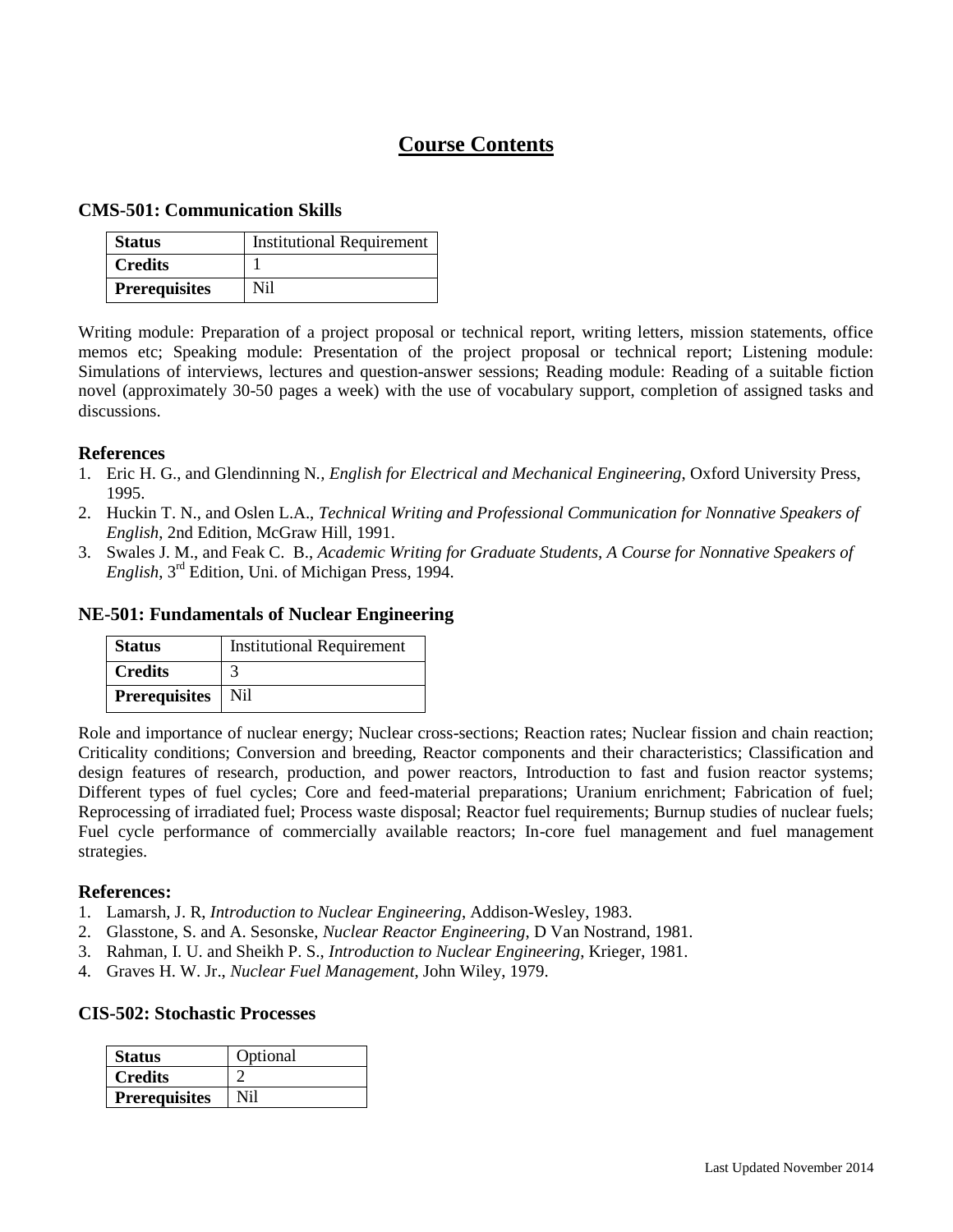Random variables and their types; Discrete and continuous random variables; Distribution and Density function; Cumulative distribution function; Independence; Conditional distributions; Expectations; Limit theorem; Functions of random variables; Multiple random variables; Gaussian processes; Continuous time stochastic processes; Discrete time stochastic process; Markov chains; Hidden Markov model.

## **References**

- 1. Yates R. D. and Goodman D. J., *Probability and Stochastic Processes: A Friendly Introduction for Electrical and Computer Engineers,* John Wiley & Sons*,* 2004.
- 2. Papoulis A. and Pillai S. U., *Probability, Random Variables and Stochastic Processes* 4<sup>th</sup> ed., McGraw-Hill, 2002.
- 3. Stark 1. H. and Woods J., *Probability, Random Processes and Estimation Theory for Engineers,* 2nd ed., Prentice-Hall, 1994.
- 4. Garcia L. A., *Probability and Random Processes for Electrical Engineers*, 2<sup>nd</sup> ed., Addison-Wesley, 1994.

## **CIS-504: Algorithms Design**

| <b>Status</b>        | Core |
|----------------------|------|
| <b>Credits</b>       |      |
| <b>Prerequisites</b> |      |

Review of algorithmic basics; Brute force and divide & Conquer approaches; Dynamic programming: Optimization, Matrix chain multiplication, Assembly-line scheduling, Knapsack problem, Longest common subsequence, Optimal binary search trees; Greedy algorithms: Activity selection, Fractional Knapsack, Huffman coding problem; Graph algorithms: Review of basic graph algorithms, All-pairs shortest paths, Floyd-Warshall algorithm, Johnson's algorithm; Network flow: Bipartite matching, Hopcroft-Karp paths, Ford-Fulkerson algorithm, Edmonds-Karp algorithm, String algorithms: Rabin-Karp algorithm, Finite automaton algorithm, Knuth-Moris-Pratt algorithm; Polynomials and Fast Fourier Transform: Matrix multiplication on polynomials, The Discrete Fourier Transform (DFT) and Fast Fourier Transform (FFT); NP completeness: Circuit satisfiability, 3-CNF, Cliques; Approximation algorithms: Vertex-cover and TSP, 1.5-approximation set-cover; Randomized algorithms: Randomized max 3-SAT, Probabilistic Maxcut, Derandomization of MST, Randomized median; Geometric algorithms: convex hull, segment intersection, closest-pair, voronoi, flip algorithm.

#### **References**

- 1. Kleinberg J., and Tardos É., *Algorithm Design*, Pearson, 2006.
- 2. Sedgewick R., and Wayne K., *Algorithms*, 4th ed., Addison-Wesley, 2012.
- 3. Cormen T. H., Leiserson C. E., Rivest R. L., and Stein C., *Introduction to Algorithms*, 3rd ed., MIT Press, 2009.
- 4. Skiena S., *The Algorithms Design Manual*, 2nd ed., Springer, 2008.

## **CIS-505: Theory of Computation**

| <b>Status</b>        | Core |
|----------------------|------|
| <b>Credits</b>       |      |
| <b>Prerequisites</b> |      |

Automata theory; Formal languages; The pigeonhole principle; Turing machines; Context-free grammars; Parsing and ambiguity; Recursively enumerable languages; Unrestricted grammars; The Chomsky hierarchy; Computability theory and reducibility; Randomness; Determinism; Non-determinism; Time hierarchy; Space hierarchy; Recursive functions; The Ackermann's Function and its inverse; P and NP completeness.

- 1. Sipser M., *Introduction to the Theory of Computation*, 3rd ed., Cengage Learning, 2012.
- 2. Rosenberg A. L., *The Pillars of Computation Theory: State, Encoding, Nondeterminism*, Springer, 2009.
- 3. Puntambekar A. A., *Theory of Computation*, Technical Publications, 2009.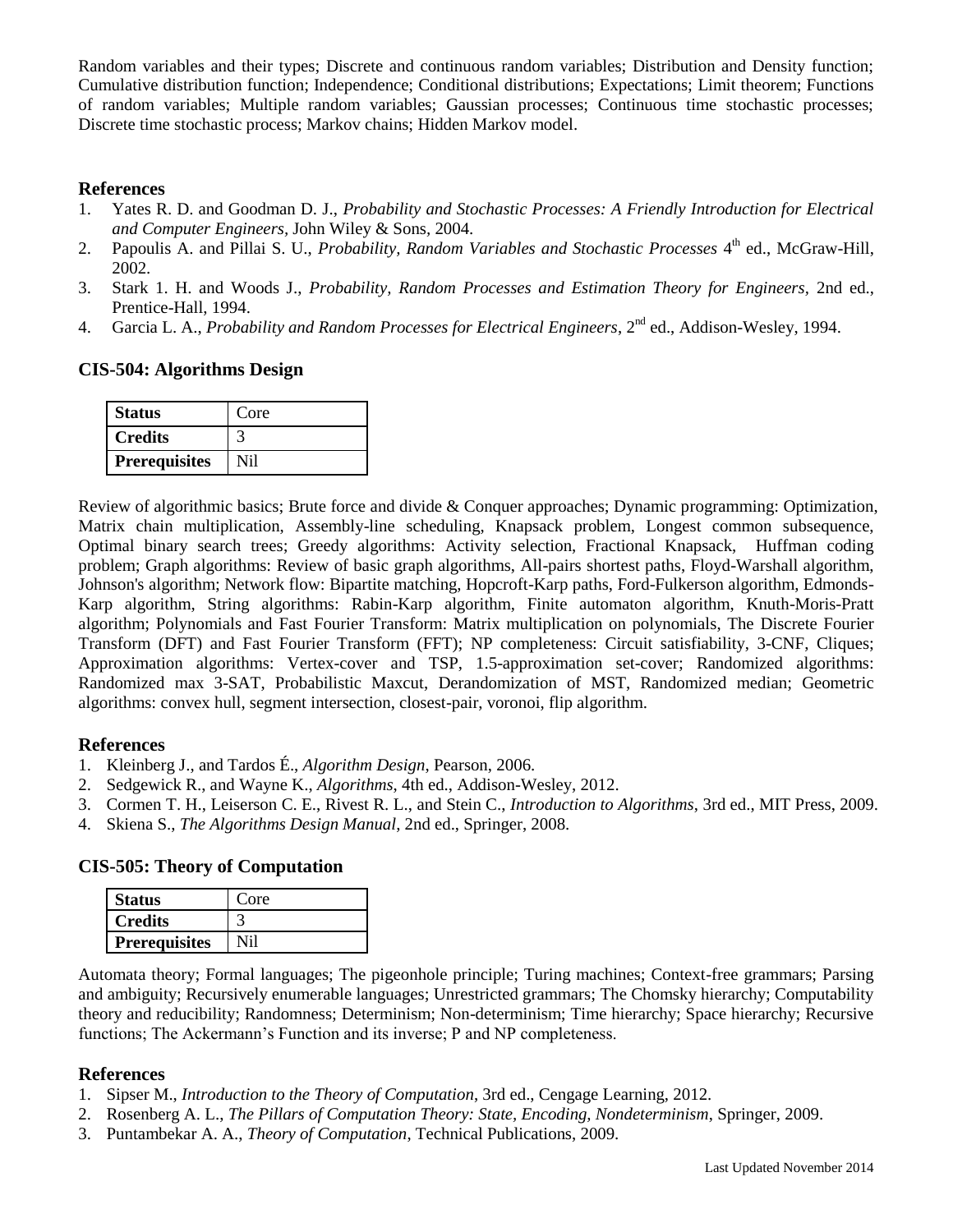4. Kozen D. C., *Theory of Computation*, Springer, 2006.

**EE-508: Computational Intelligence**

| <b>Status</b>        | Optional |
|----------------------|----------|
| Credits              |          |
| <b>Prerequisites</b> |          |

Basic concepts of computational intelligence; Single-layer and multi-layer feedforward neural networks; Feedback and recurrent neural networks; Learning vector quantizer (lvq); Self-organizing feature maps; Radial basis function neural networks; Support Vector Machines; Genetic algorithms, Genetic programming; Fuzzy sets and fuzzy logic, Fuzzy neural networks; Swarm intelligence and Ant colony optimization, Hidden Markov Models.

#### **References**

- 1. Engelbrecht, A. P., *Computational Intelligence: An Introduction*, 2nd Ed., Wiley, NY, 2007.
- 2. Hastie, T., Tibshirani, R., and Friedman, J., *The Elements of Statistical Learning*, 3rd Ed., Springer, 2009.
- 3. Zurada, J., *Introduction to Artificial Neural Systems,* West Publishing Company, St. Paul, 1992.

**CIS-522: Human Computer Interaction**

| <b>Status</b>        | Optional |
|----------------------|----------|
| <b>Credits</b>       |          |
| <b>Prerequisites</b> | Nil      |

Overview of Human Computer Interaction (HCI); Human capabilities: Perception, Memory, Cognition; Human diversity; Input devices and interaction techniques; Decision making; HCI tasks and metrics; Models of design: Goals Operators Methods Selection rules (GOMS), Keystroke Level, and Norman's 7 Stages; Principles and rules for interface verification, testing, and evaluation; Designing and building visual interfaces, multimodal interfaces, and perceptual interfaces.

## **References**

- 1. Preece J., Rogers Y., Sharp H., Benyon D., Holland S., and Carey T., *Human-Computer Interaction: Concepts and Design*, Addison Wesley, 1994.
- 2. Rogers Y., Sharp H., and Preece J., *Interaction Design: Beyond Human - Computer Interaction*, 3rd ed., Wiley, 2011.
- 3. Shneiderman B., and Plaisant C., *Designing the User Interface: Strategies for Effective Human-Computer Interaction*, 5<sup>th</sup> ed., Addison Wesley, 2009.
- 4. Dix A. J., Finlay J. E., Abowd G. D., and Beale R., *Human-Computer Interaction*, 3rd ed., Prentice Hall, 2004.

#### **CIS-523: Evolutionary Computing**

| <b>Status</b>        | Optional |
|----------------------|----------|
| <b>Credits</b>       |          |
| <b>Prerequisites</b> | Ni1      |

Issues in classical optimization techniques; Introduction to evolutionary computation: Principles of evolutionary processes, Genetic algorithms, Genetic Programming, Evolutionary programming, Evolutionary strategies; Representation of data; Selection methods; Search operators; Fitness evaluation; Constraint handling techniques; Population structure; Meta evolutionary approaches; Self-adaptation; Implementation issues.

- 1. Eiben E. A. and Smith, E. J., *Introduction to Evolutionary Computing,* [Natural Computing Series,](http://www.google.de/search?hl=de&tbo=p&tbm=bks&q=bibliogroup:%22Natural+Computing+Series%22&source=gbs_metadata_r&cad=5) Springer, 2010.
- 2. Adrieas P. E., *Computational Intelligence: An Introduction*, 2<sup>nd</sup> ed., John Wiley & Sons, 2007.
- 3. Baeck T., *Evolutionary Computation*, Vol. 1 and 2, Taylor & Francis, 2000.
- 4. Jin Y. C. (Ed.), *Knowledge Incorporation in Evolutionary Computation*, Springer, 2005.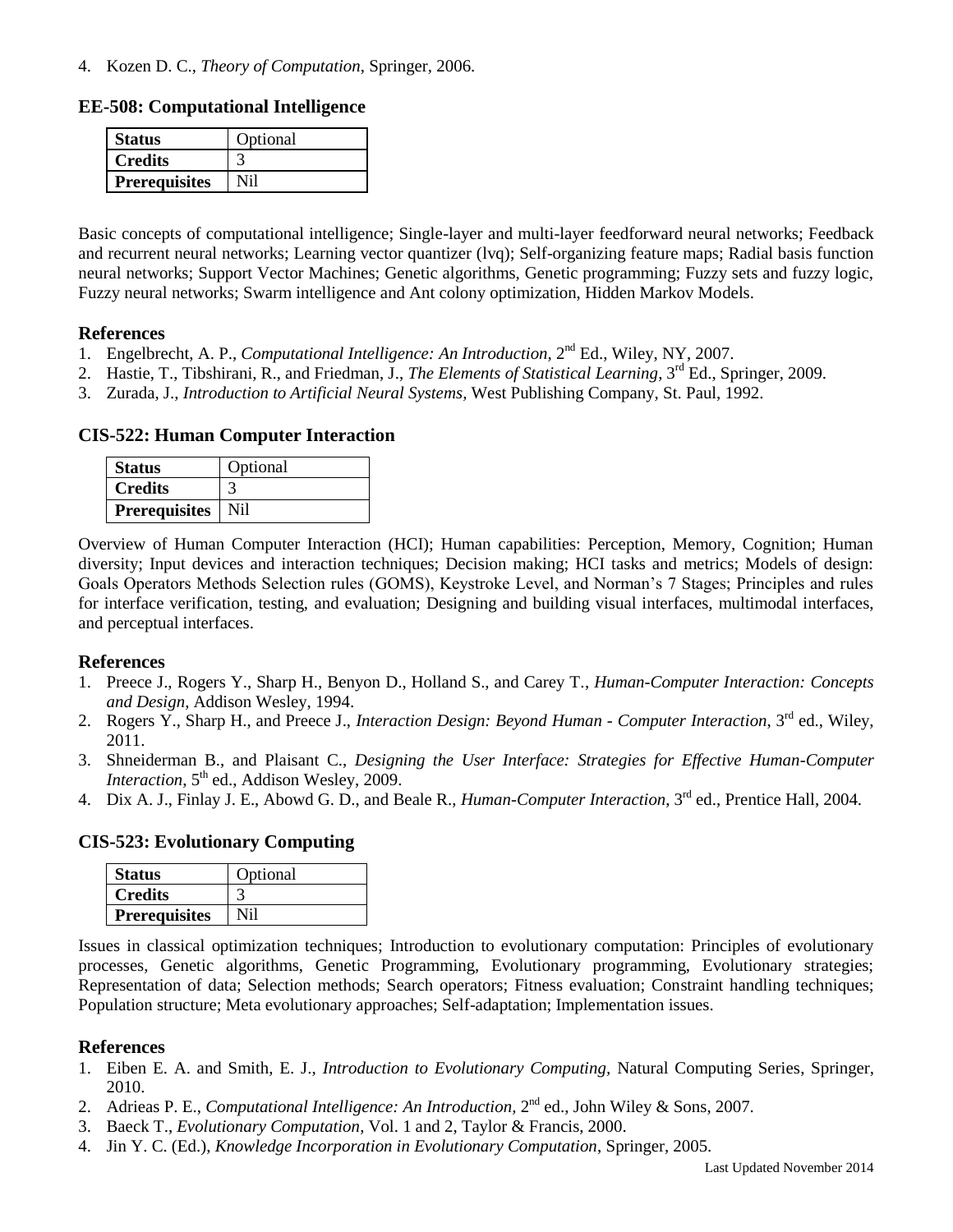5. Poli R., Langdon B. W. and McPhee F. N, *A Field Guide to Genetic Programming,* Lulu Enterprises, UK Ltd, 2008.

## **PAM-524: Linear Algebra**

| <b>Status</b>        | Optional |
|----------------------|----------|
| <b>Credits</b>       |          |
| <b>Prerequisites</b> |          |

Basics of linear algebra: Gaussian elimination and matrices, two-point boundary value problems, ill-conditioned systems, homogeneous & non homogeneous systems, electrical circuits, matrix algebra, matrix inversion, factorization, elementary matrices & equivalence, determinants and its properties; Vector spaces: spaces and subspaces, four fundamental subspaces, linear independence, basis and dimension, classical least squares, change of basis and similarity, invariant subspaces, linear transformations, normed spaces, metric vector spaces, metric spaces, Hilbert spaces, complex vector spaces and its properties; Norms, inner products, and orthogonality: vector & matrix norms, inner-product spaces, complex inner product spaces, orthogonal vectors, Gram–Schmidt procedure, unitary and orthogonal matrices, orthogonal reduction, discrete Fourier transform, complementary subspaces, range-nullspace decomposition, orthogonal decomposition, singular value decomposition, orthogonal projection, angles between subspaces; Eigenvalues and eigenvectors: elementary properties of eigen system, diagonalization by similarity transformations, functions of diagonalizable matrices, systems of differential equation, normal matrices, positive definite matrices, nilpotent matrices and Jordan structure, functions of nondiagonalizable matrices, difference equations, limits, and summability, minimum polynomials and Krylov methods; Perron– Frobenius theory: Introduction, positive matrices, nonnegative matrices, stochastic matrices and Markov chain.

#### **References**

- 1. Meyer, C.D., *Matrix Analysis and Applied Linear Algebra*, 3rd Ed., siam, 2000.
- 2. Lay D.C., *Linear Algebra and Its Applications*, 3<sup>rd</sup> Ed., Pearson Addison-Wesley, 2006.
- 3. Anton H. and Rorres C., *Elementary Linear Algebra with Applications*, 9<sup>th</sup> Ed., John Wiley & Sons, 2005.
- 4. Strang G., *Linear Algebra and Its Applications*, 3rd Ed., Wellesley-Cambridge Press, 1988.

## **CIS-525: Pattern Classification and Recognition**

| <b>Status</b>        | Optional |
|----------------------|----------|
| <b>Credits</b>       |          |
| <b>Prerequisites</b> |          |

Basic concepts; Linear and piece-wise linear classification techniques; Potential and stochastic approximation; Boolean and sequential decision making; Contextual; Linguistic and array techniques; Coefficient analysis; Pattern preprocessing and feature selection; Learning decision functions; Pattern classification by distance functions; Bayesian classification; Estimation of Densities; Pattern classification by likelihood functions; Trainable pattern classifiers; Deterministic and stochastic approach; Syntactic pattern recognition.

## **References**

- 1. Theodoridis S., and Koutroumbas K., *[Pattern Recognition](http://www.amazon.com/exec/obidos/tg/detail/-/0123695317/qid=1143698947/sr=1-2/ref=sr_1_2/104-5311221-5118332?v=glance&s=books)*, 4<sup>th</sup> ed., Elsevier Inc., 2009.
- 2. [Devroye](http://www.amazon.com/exec/obidos/search-handle-url/index=books&field-author-exact=Luc%20Devroye&rank=-relevance%2C%2Bavailability%2C-daterank/104-5311221-5118332) L., [Györfi](http://www.amazon.com/exec/obidos/search-handle-url/index=books&field-author-exact=Laszlo%20Gy%F6rfi&rank=-relevance%2C%2Bavailability%2C-daterank/104-5311221-5118332) L. and [Lugosi](http://www.amazon.com/exec/obidos/search-handle-url/index=books&field-author-exact=Gabor%20Lugosi&rank=-relevance%2C%2Bavailability%2C-daterank/104-5311221-5118332) G., *A Probabilistic Theory of Pattern Recognition*, Springer Verlag, 1997.
- 3. Duda R.O., Hart P. E. and Stork D. G., *Pattern Classification*, 2nd ed., John Wiley & Sons, 2001.
- 4. Tou J.T. and Gonzales R.C., *Pattern Recognition Principles*, Addison-Wesley, MA, 1981.
- 5. Bishop C. M., *[Neural Networks for Pattern Recognition](http://www.amazon.com/exec/obidos/tg/detail/-/0198538642/qid=1143700004/sr=1-2/ref=sr_1_2/104-5311221-5118332?v=glance&s=books)*, Clarendon Press-Oxford Press, 1996.

## **CIS-526: Digital Image Processing and Analysis**

| <b>Status</b>        | Optional |
|----------------------|----------|
| <b>Credits</b>       |          |
| <b>Prerequisites</b> | Ni1      |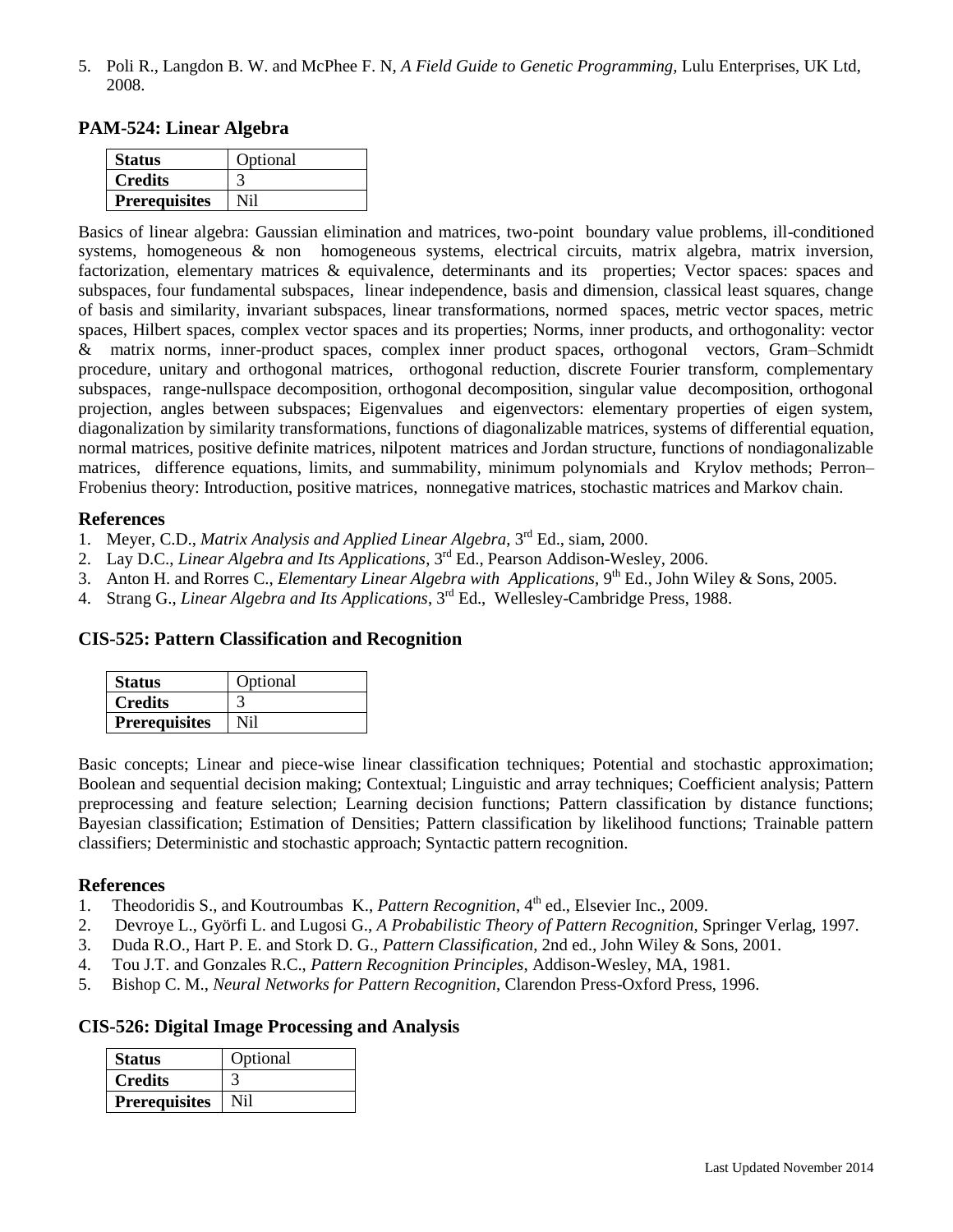Image processing fundamentals: Visual perception, Image sensing and quantization; Digital image enhancement: spatial and frequency domain enhancement, histogram processing, smoothing and sharpening filters; Color Image Processing: Colors models and transformations; Wavelets and multiresolution processing; Image compression: compression models, Lossy and lossless compressions; Morphological image processing; Image segmentation: Thresholding and region based segmentation.

## **References**

- 1. Gonzolez R. C., and Woods R. E., *Digital Image Processing*, 3rd ed., Addison Wesely, 2008.
- 2. Umbaugh S. E., *Digital Image Processing and Analysis: Human and Computer Vision Application with CVIPtools*, 2nd ed, CRC Press, 2011.
- 3. Marques O., *Practical Image and Video Processing Using MATLAB*, Wiley/IEEE Press, 2011 .
- 4. Seul M., O'Gorman L., and Sammon M. J., *Practical Algorithms for Image Analysis*. 2<sup>nd</sup> ed, Cambridge University Press, 2008.
- 5. Gonzolez R. C., Woods R. E., and Eddins S. L., *Digital Image Processing using Matlab*, Pearson Education, 2004.

## **CIS-527: Natural Language Processing**

| <b>Status</b>        | Optional |
|----------------------|----------|
| <b>Credits</b>       |          |
| <b>Prerequisites</b> | Ni1      |

Introduction to various fields of NLP; Challenges in NLP; Language characteristics and ambiguities; Linguistic NLP; Language modeling: Morphology, Syntax, Phonology, Phonetics, Semantics; Statistical NLP: Zipf's Law, Ngram models, Parameter estimation, Lexicon - word classes and tagging, Parsing: Deterministic parsing, Statistical methods of parsing; Combined linguistic and statistical approaches for NLP; Evaluation of NLP applications.

#### **References**

- 1. Manning C. D., and Schütze H., *Foundations of Statistical Natural Language Processing*, MIT Press, 1999.
- 2. Jurafsky D., and Martin J. H., *Speech and Language Processing: An Introduction to Natural Language Processing, Computational Linguistics, and Speech Recognition*, Prentice Hall**,** 2009.
- 3. [Jackson](http://www.amazon.com/exec/obidos/search-handle-url/index=books&field-author-exact=Peter%20Jackson&rank=-relevance%2C%2Bavailability%2C-daterank/104-5311221-5118332) P., an[d Moulinier](http://www.amazon.com/exec/obidos/search-handle-url/index=books&field-author-exact=Isabelle%20Moulinier&rank=-relevance%2C%2Bavailability%2C-daterank/104-5311221-5118332) I., *Natural Language Processing for Online Applications: Text Retrieval, Extraction,*  and Categorization, 5<sup>th</sup> ed., John Benjamins Publishing Company, 2002.

## **CIS-528: Knowledge Engineering**

| <b>Status</b>        | Optional |
|----------------------|----------|
| <b>Credits</b>       |          |
| <b>Prerequisites</b> | N I 1    |

Knowledge engineering and knowledge systems; Historical perspective; Methodological pyramid principles; Model suite; Process roles; Impact and improvement analysis; Task and agent modeling; Guidelines for the context modeling process; Knowledge management; Knowledge model components; Knowledge model construction; Knowledge elicitation techniques and characteristics; Modeling communication aspects; Role and overview of the communication model; Designing knowledge systems.

- 1. Sowa J. F., *Knowledge Representation: Logical, Philosophical, and Computational Foundations*, Brooks Cole Publishing Co., 1999.
- 2. Brachman R. and Levesque H., *Knowledge Representation and Reasoning*, Morgan Kaufmann, 2004.
- 3. Schreiber G. and Akkermans H., *Knowledge Engineering and Management: The CommonKADS Methodology*, The MIT Press, 1999.
- 4. Gonzalez A. J. and Dankel D. D., *The Engineering of Knowledge-Based Systems*, Prentice Hall, 1993.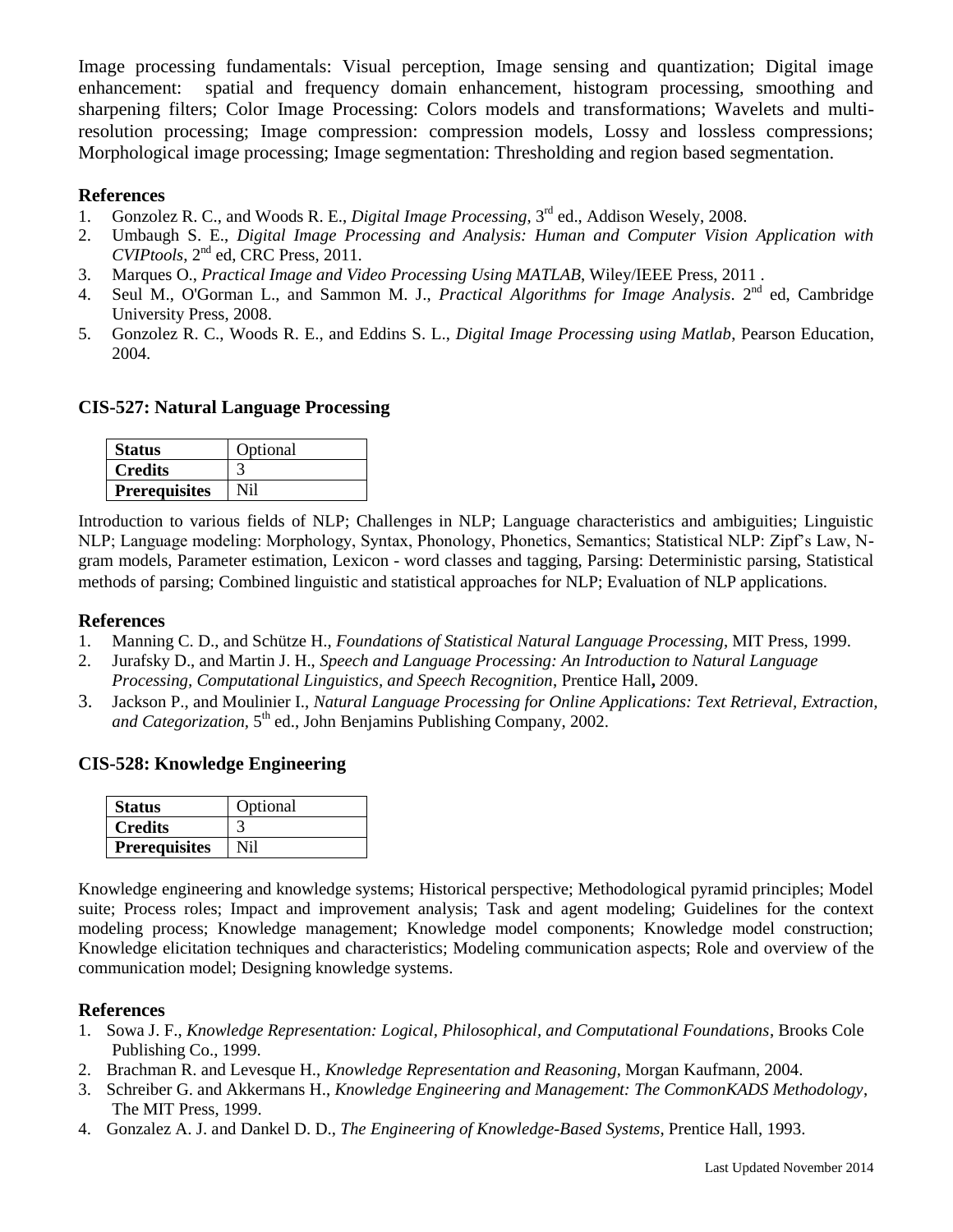5. Poole [D.,](http://www.cs.ubc.ca/spider/poole/) [Mackworth](http://www.cs.ubc.ca/spider/mack) A. and [Goebel](http://web.cs.ualberta.ca/~goebel) R., *[Computational Intelligence:](http://www.cs.ubc.ca/spider/poole/ci.html) A Logical Approach,* [Oxford University](http://www.oup-usa.org/)  [Press,](http://www.oup-usa.org/) 1998.

#### **CIS-529: Bio Informatics**

| <b>Status</b>        | Optional |
|----------------------|----------|
| <b>Credits</b>       |          |
| <b>Prerequisites</b> | Nil      |

Introduction to bioinformatics: biological sequence, DNA, RNA, submitting DNA sequences to the database; Phylogenetic and mutation studies; Proteins-only submission; Sequence types and genome centers; Protein Structure: Introduction to structures, Protein data banks, Structure file formats, visualizing structural information, structure similarity searching; Sequence Alignment: evolutionary basics of sequence alignments, FASTA, BLAST, Multiple alignment; Proteins identity based on composition, Motifs and Patterns; EST; TIGR Gene indices; STACK; GENE prediction; Protein subcellular Localization; Systems Biology.

#### **References**

- 1. Lesk A., *Introduction to Bioinformatics*, Oxford University Press, 3rd ed., 2008.
- 2. Jones N. C., and Pevzner A. P., *An Introduction to Bioinformatics Algorithms*, MIT Press, 2004.
- 3. Pevsner j., *Bioinformatics and Functional Genomics*, 2nd ed., Wiley-Blackwell, 2009.
- 4. Agostino M., *Practical Bioinformatics,* Garland Science, 2012.

## **CIS-531: Medical Image Processing**

| <b>Status</b>        | Optional              |
|----------------------|-----------------------|
| <b>Credits</b>       |                       |
| <b>Prerequisites</b> | CIS-526 or equivalent |

Sources of medical images (X-ray, CT, MRI, PET and Ultrasound); Medical image formats (DICOM, PACS, etc.); Medical image Analysis: Enhancement, Registration, Segmentation and Transformation of medical images, reconstruction methods; Medical image classification and computer aided diagnoses; Protection and Authentication of medical images; Medical image compression and communication; Functional imaging; Neuro imaging; Tele radiology; Tele diagnosis.

## **References**

- 1. Birkfelln W., *Applied Medical Image Processing: A Basic Course*, Taylor & Francis , 2010.
- 2. Epstein C. L., *Introduction to the Mathematics of Medical Imaging*, Prentice Hall, 2003.
- 3. Fitzpatrick J.M., and Sonka M., *Handbook of Medical Imaging*, Society of Photo Optical, 2000.
- 4. Gonzalez R. C., and Woods R. E., *Digital Image Processing*, 3rd ed., Prentice Hall, 2007.

## **CIS-532: Graphics and Visualization**

| <b>Status</b>        | Optional |
|----------------------|----------|
| <b>Credits</b>       |          |
| <b>Prerequisites</b> |          |

Applications of visualization; Object representation and modeling; Graphics libraries: Graphics functions, Basics of OpenGL; Basic raster graphics output primitives: Coordinate specifications, Rasterization algorithms, Drawing points, lines, curves, and filled areas; Projection and viewing geometric transformations; Polygonal geometries: Classification of polygons, Inside-outside tests, Front and back polygon faces; Culling and hidden surface removal; Geometry subdivision; Color and illumination models.

## **References**

1. Theoharis T., Papaioannou G., Platis N., Patrikalakis N.M., *Graphics and Visualization: Principles & Algorithms*, A.K.Peters/CRC Press, 2008.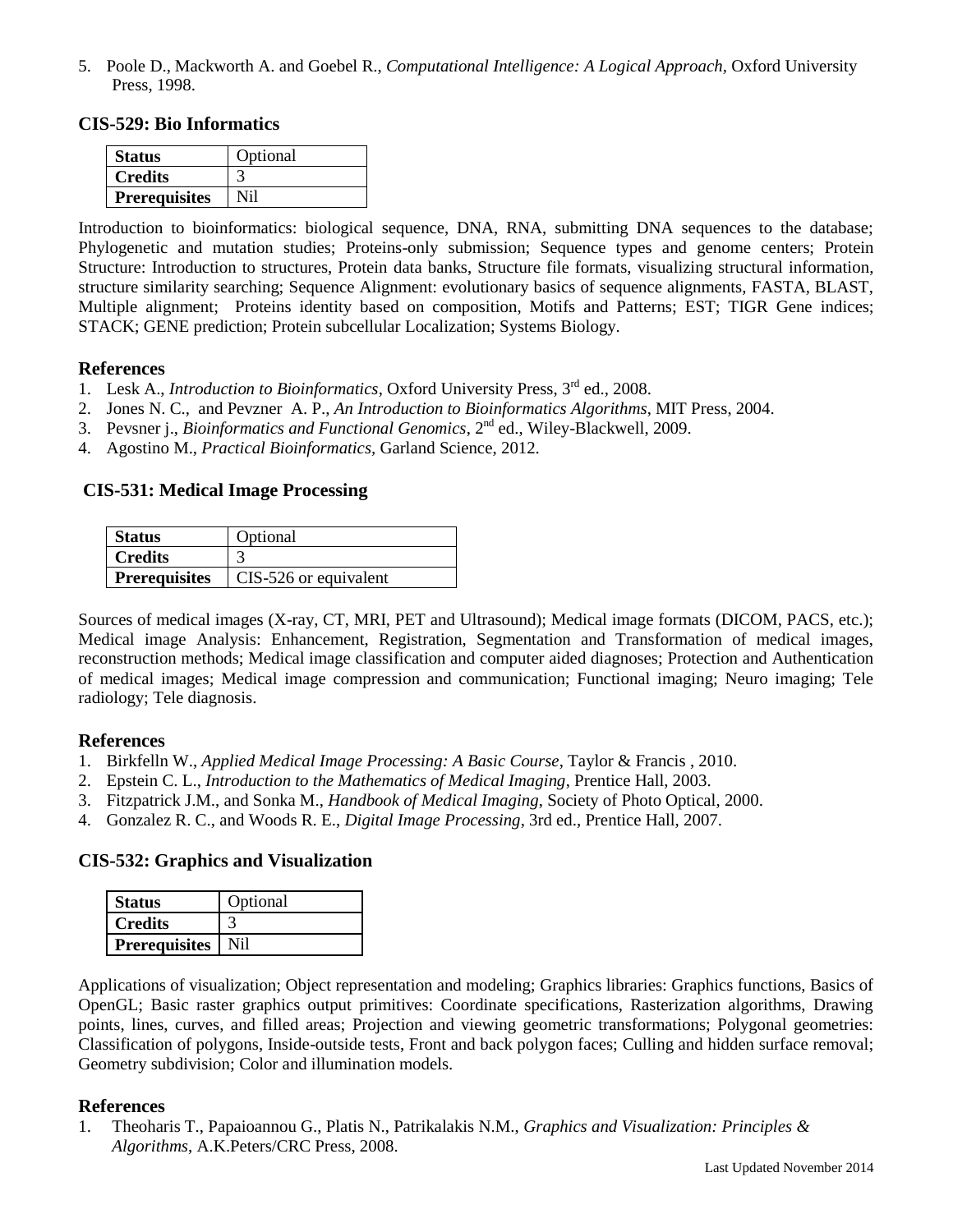- 2. Hearn D. D., Baker M. P., and Carithers W., *Computer Graphics with OpenGL*, 4<sup>th</sup> ed., Pearson, 2010.
- 3. Angel A., *OpenGL: A Primer*, 3rd ed., Addison-Wesley, 2007

## **CIS-541: Cloud Computing**

| <b>Status</b>        | Optional |
|----------------------|----------|
| <b>Credits</b>       |          |
| <b>Prerequisites</b> |          |

Cloud computing: Overview, Cloud types, Cloud deployment models; Cloud computing architecture: Software as a Service (SaaS), Service-Oriented Architecture (SOA), Cloud Architectures SOA, Platform as a Service (PaaS), Infrastructure as a Service (laaS), Identity as a Service (lDaaS); Data Storage in the Cloud; Virtualization: Characteristics, Taxonomy, Technology examples; Cloud security; Disaster recovery in cloud; Managing the cloud; Migrating to the cloud; Designing and coding cloud-based applications; Cloud and mobile devices; Application scalability; Future trends.

#### **References**

- 1. Velte A. T., Velte T. J., and Elsenpeter R., Cloud Computing: *A Practical Approach*, McGraw-Hill, 2010.
- 2. Jamsa K., *Cloud Computing: SaaS, PaaS, IaaS, Virtualization, Business Models, Mobile, Security and More*, Jones & Bartlett Learning, 2013.
- 3. Rittinghouse J. W., and Ransome J. F., *Cloud Computing: Implementation, Management, and Security*, CRC Press, 2010.

## **CIS-542: Optimization Techniques**

| <b>Status</b>        | Optional |
|----------------------|----------|
| <b>Credits</b>       |          |
| <b>Prerequisites</b> | Nil      |

Introduction to optimization techniques; Linear programming: the simplex method, duality in linear programming, sensitivity analysis; One variable optimization: search methods, polynomial approximations, Golden Section method; Unconstrained optimization techniques: zero-order methods, first-order methods, second-order methods, convergence criteria; Constrained optimization techniques: Direct methods: random search, sequential linear programming, the method of feasible directions, generalized reduced gradient method, sequential quadratic programming; Indirect methods: penalty function methods, augmented lagrange multiplier method; Integer linear programming.

#### **References**

- 1. Reklaitis G. B., Ravindran A., and Ragsdell K. M., *Engineering Optimization Methods and Applications*, 2nd ed., John Wiley & Sons, 2006.
- 2. Singiresu S. Rao, *Engineering Optimization: Theory and Practice*, 4th ed., John Wiley & Sons, 2009.
- 3. Taha H. A., *Operations Research: An introduction*, 9th ed., Pearson Education, 2010.

## **CIS-544: Monte Carlo Simulations**

| <b>Status</b>        | Optional |
|----------------------|----------|
| <b>Credits</b>       |          |
| <b>Prerequisites</b> | Ni1      |

Overview of Monte Carlo Methods; Types of Randomness; Uniform Random Number Generators; Randomness Tests; Review of Discrete and Continuous Probability Distributions; Discrete Random Variate Generation; Continuous Random Variate Generation; Monte Carlo Evaluation of Finite-Dimensional Integrals; Variance Reduction Techniques; Markov Chain Monte Carlo: Discrete Markov Chains, Metropolis Algorithm, Ising Model, Random Walks, Brownian Motion; Optimization by Monte Carlo Methods: Simulated Annealing, Genetic Algorithms; Optimization Applications.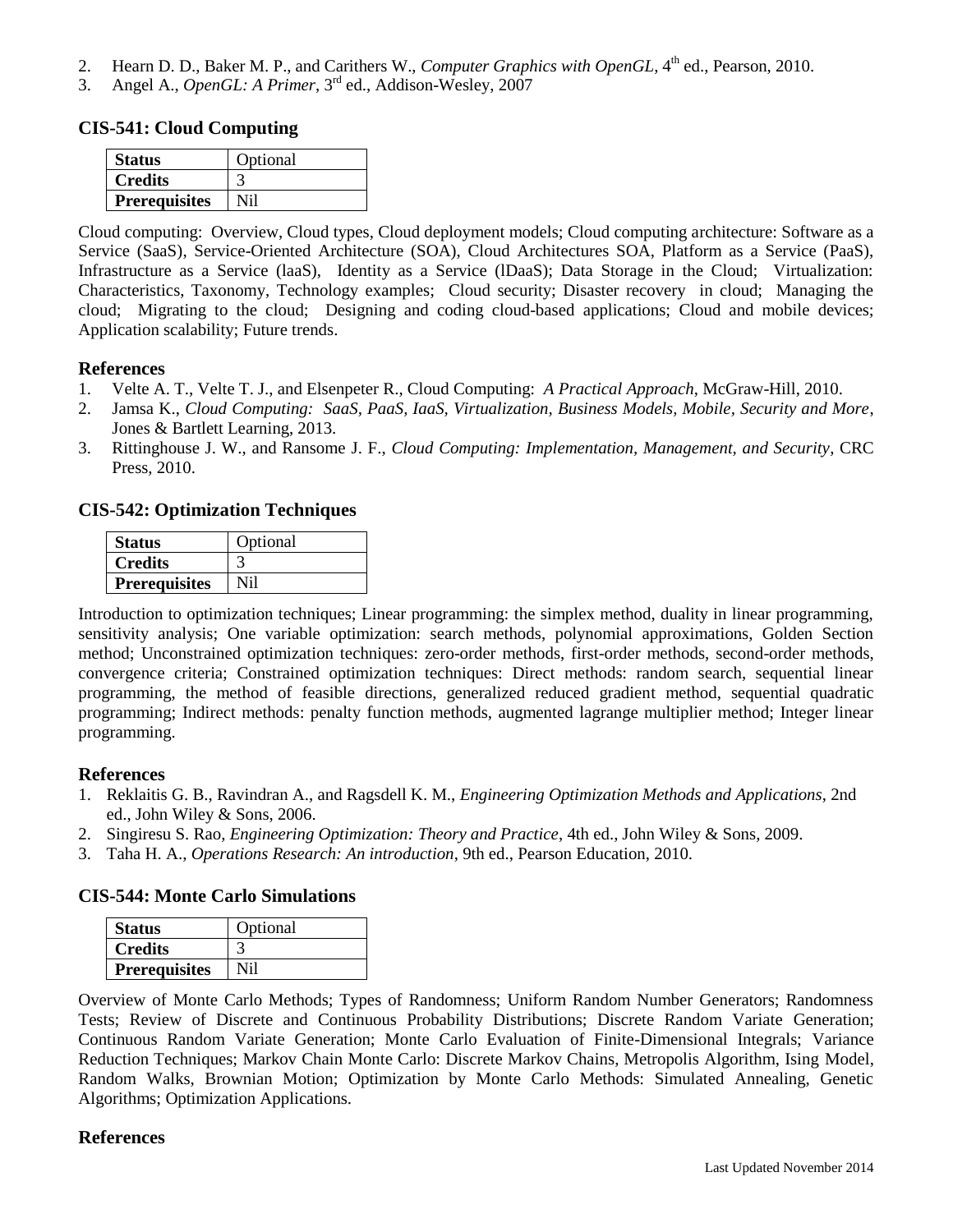- 1. Kalos, M. H. and Whitlock P. A., *Monte Carlo Methods*, 2nd ed., Wiley-VCH, 2008.
- 2. Ronald W. Shonkwiler,Franklin Mendivil,., *Explorations in Monte Carlo Methods*, Springer, 2009.
- 3. William L. Dunn, J. Kenneth Shultis, *Exploring Monte Carlo Methods*, Elsevier, 2012.
- 4. Ivan T Dimov., *Monte Carlo Methods for Applied Scientists*, World Scientific, 2008.

## **CIS-546: Parallel Computing**

| <b>Status</b>        | Optional |
|----------------------|----------|
| <b>Credits</b>       |          |
| <b>Prerequisites</b> | Nil      |

Parallel Programming Platforms; Memory Architectures; Basic Communication Operations: Broadcast, Scatter and Gather; Computational Overheads; Level of Abstraction, Principles of Parallel Computation: Decomposition Techniques, Mapping Techniques, Model of Computations and Parallel Overheads: Sources of Overheads, Performance Metrics, Scalability; Parallel programming using message passing paradigm; Programming shared memory address space platforms.

## **References**

- 1. Grama A., Gupta A., Karypis G., and Kumar V., *Introduction to Parallel Computing*, 2nd ed., Addison-Wesley, 2003.
- 2. Culler D. E., Singh J. P., and Gupta A., *Parallel Computer Architecture: A Hardware/Software Approach*, Morgan Kaufmann Publisher, 1999.
- 3. Foster I., *Designing and Building Parallel Programs: Concepts and Tools for Parallel Software Engineering,* Addision-Wesley, 1995.

## **CIS-548: Computer Animation**

| <b>Status</b>        | Optional  |
|----------------------|-----------|
| <b>Credits</b>       |           |
| <b>Prerequisites</b> | $CIS-532$ |

Applications of Computer Animation; Principles of Animation; Modeling and Rendering; Key Framing; Kino-Dynamic Planning; Kinematics and Inverse Kinematics; Space-Time Constraints; Least Constraint; Multidimensional Motion Interpolation; Collision Detection; Motion Signal Processing; Reusable Motion Synthesis using State-Space Controllers; Limit Cycle Control and its Application to Animation; Dynamical Particle Animation.

## **References**

- 1. Rick P., *Computer Animation: Algorithms and Techniques*, Morgan Kaufmann, 2002.
- 2. Giambruno M., *3D Graphics & Animation*, 2<sup>nd</sup> ed., New Riders Press, 2002.
- 3. Kerlow I.V., *The Art of 3-D Computer Animation and Effects*, 3rd ed., John Wiley & Sons, 2003.

## **CIS-549: Finite Element Computations**

| <b>Status</b>        | Optional |
|----------------------|----------|
| <b>Credits</b>       |          |
| <b>Prerequisites</b> | PAM-568  |

Overview of Structure and Continuum Mechanics; Variation Methods (Rayleigh-Ritz and Galerkin); Finite Element Analysis for Elliptic Equations; Base Functions and Techniques of Interpolation; Local Stiffness Matrix and Global Stiffness Matrix; Time Dependant Problems; Computational Implementations; Overview of Non-Linear Finite Element Analyses; Formulation of Geometrically Non-Linear Finite Elements; Solution of Non-Linear Equations; Computer Implementation of Non-Linear Analyses.

- 1. Kythe, P. K. K., and Wei, D., *An Introduction to Linear and Nonlinear Finite Element Analysis*, Birkhauser Verlag, Basel, 2003.
- 2. Rao S.S., *The Finite Element Method in Engineering*, 5<sup>th</sup> ed., Butterworth Heinemann, 2011.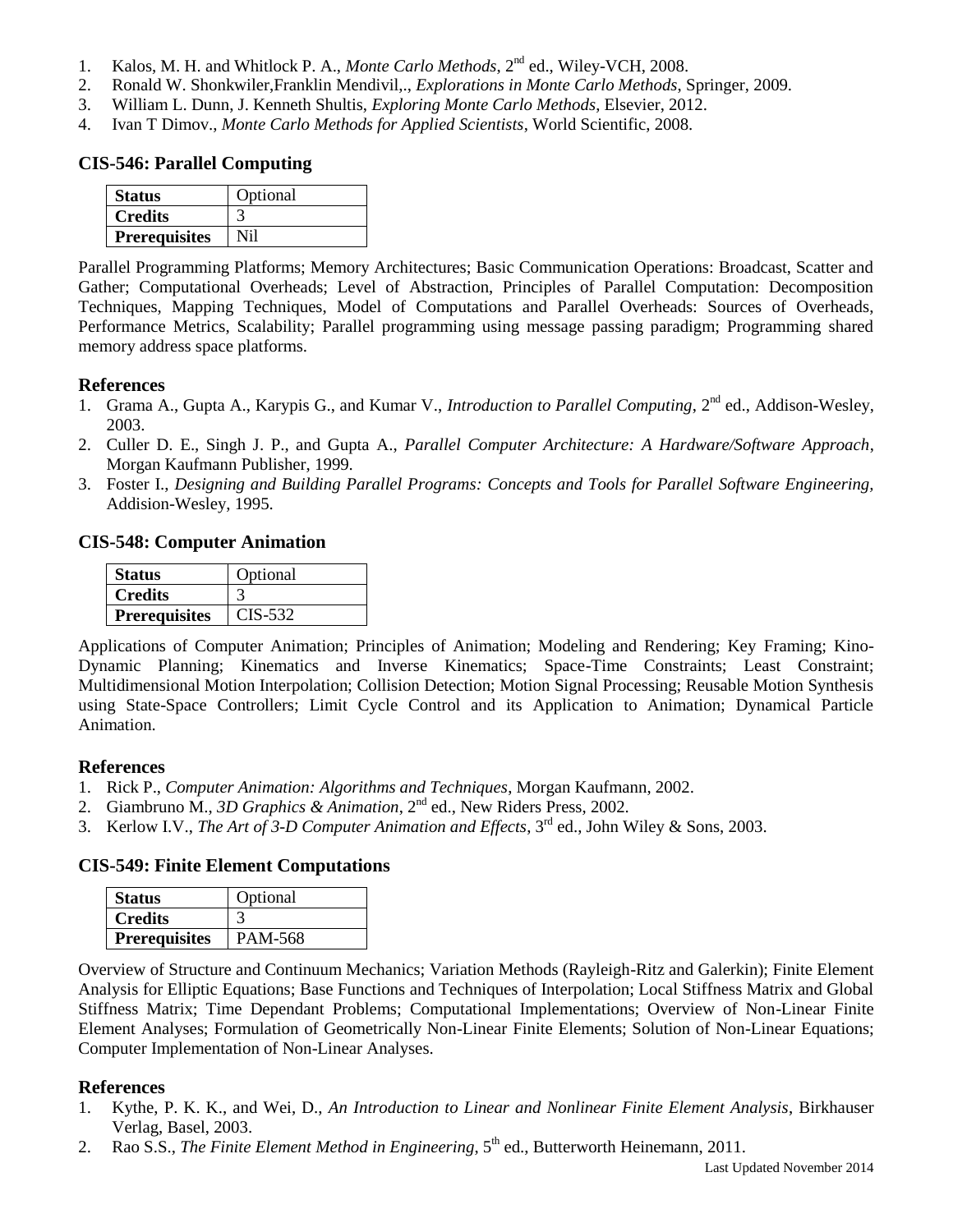- 3. Smith I.M., and Griffiths D.V., *Programming the Finite Element Method*, 4<sup>th</sup> ed., John Wiley & Sons, 2004.
- 4. Hughes T. J. R., *The Finite Element Method: Linear Static and Dynamic Finite Element Analysis*, Prentice-Hall, 2000.
- 5. Brebbia C.A., and Ferrante A.J., *Computational Methods for the Solution of Engineering Problems*, 3rd ed., John Wiley & Sons, 1986.

## **CIS-550: Advanced Computer Architecture**

| <b>Status</b>        | Core |
|----------------------|------|
| <b>Credits</b>       |      |
| <b>Prerequisites</b> |      |

Overview of modern processor architectures; Processor Design; Memory Hierarchy: Cache and Cache Coherence; Bus Architecture; Types of parallel machine: Vector Pipeline Architectures, Replicated Architectures, SIMD/MIMD, Shared Memory and Distributed Memory; Connectivity; Clusters; Networks; Routing; Performance Comparison; Dataflow; Virtual Concurrency; Branch prediction; TLB; Emulated instruction sets; VLIW; Out of order execution; Latency hiding; Case Studies: iA64, Linux clusters and IBM SP; Microcontrollers: Intel, PIC; Real-time processors: TMS320.

#### **References**

- 1. Hennessy J. L. and Patterson D. A., *[Computer Architecture --](http://textbooks.elsevier.com/web/product_details.aspx?isbn=9780123838728) A Quantitative Approach*, 5<sup>th</sup> Ed., Morgan Kaufmann Publications, Elsevier, Inc., 2012.
- 2. Stallings W., *Computer Organization and Architecture*, 9<sup>th</sup> Ed., Pearson Education Ltd, 2012.
- 3. [Murdocca](http://eu.wiley.com/WileyCDA/Section/id-302479.html?query=Miles+J.+Murdocca) M. J., [Heuring](http://eu.wiley.com/WileyCDA/Section/id-302479.html?query=Vincent+P.+Heuring) V. P., *Computer Architecture and Organization: An Integrated Approach*, John Wiley & sons Inc, 2007.
- 4. [Englander](http://eu.wiley.com/WileyCDA/Section/id-302479.html?query=Irv+Englander) I., *[The Architecture of Computer Hardware and System Software: An Information Technology](http://eu.wiley.com/WileyCDA/WileyTitle/productCd-0470400285.html?filter=TEXTBOOK)  Approach*, International Student Version,  $4<sup>th</sup>$  Ed., John Wiley & sons Inc, 2010.

## **CIS-551: Advanced Operating Systems**

| <b>Status</b>        | Core |
|----------------------|------|
| <b>Credits</b>       |      |
| <b>Prerequisites</b> |      |

Process Synchronization: Synchronization Mechanisms, Process Deadlocks; Distributed Operating Systems: Architectures, Mutual Exclusion, Deadlock Detection, Agreement Protocols; Distributed Resource Management: File Systems, Share Memory, Scheduling; Failure Recovery and Fault Tolerance; Protection and Security: Resource Security and Protection, Data Security; Multiprocessor Operating Systems; Database Operating Systems.

#### **References**

- 1. Singhal M., and Shivaratri N. G., *Advanced Concepts in Operating Systems*, McGraw-Hill Series in Computer Science, 2008.
- 2. Silberschatz A., Galvin, P. B., Gagne G., *Operating System Concepts*, 9<sup>th</sup> ed., John Wiley & Sons, 2013.
- 3. Stalling W., *Operating Systems*,  $5^{\text{th}}$  ed., Pearson Education, 2006.
- 4. Tanenbaum A. S., Modern Operating Systems, 3<sup>rd</sup> ed., Prentice Hall, 2007.

## **CIS-552: Advanced Database Systems**

| <b>Status</b>        | Optional |
|----------------------|----------|
| <b>Credits</b>       |          |
| <b>Prerequisites</b> | Ni1      |

Database life cycle; Data modeling; Extended ER Constructs; Database transactions; Concurrency control: Concurrency problems, Deadlocks, Serializability; Query execution; Query optimization; Distributed database architecture; Rationale for distribution; Components of distributed database system: Data placement, Placement of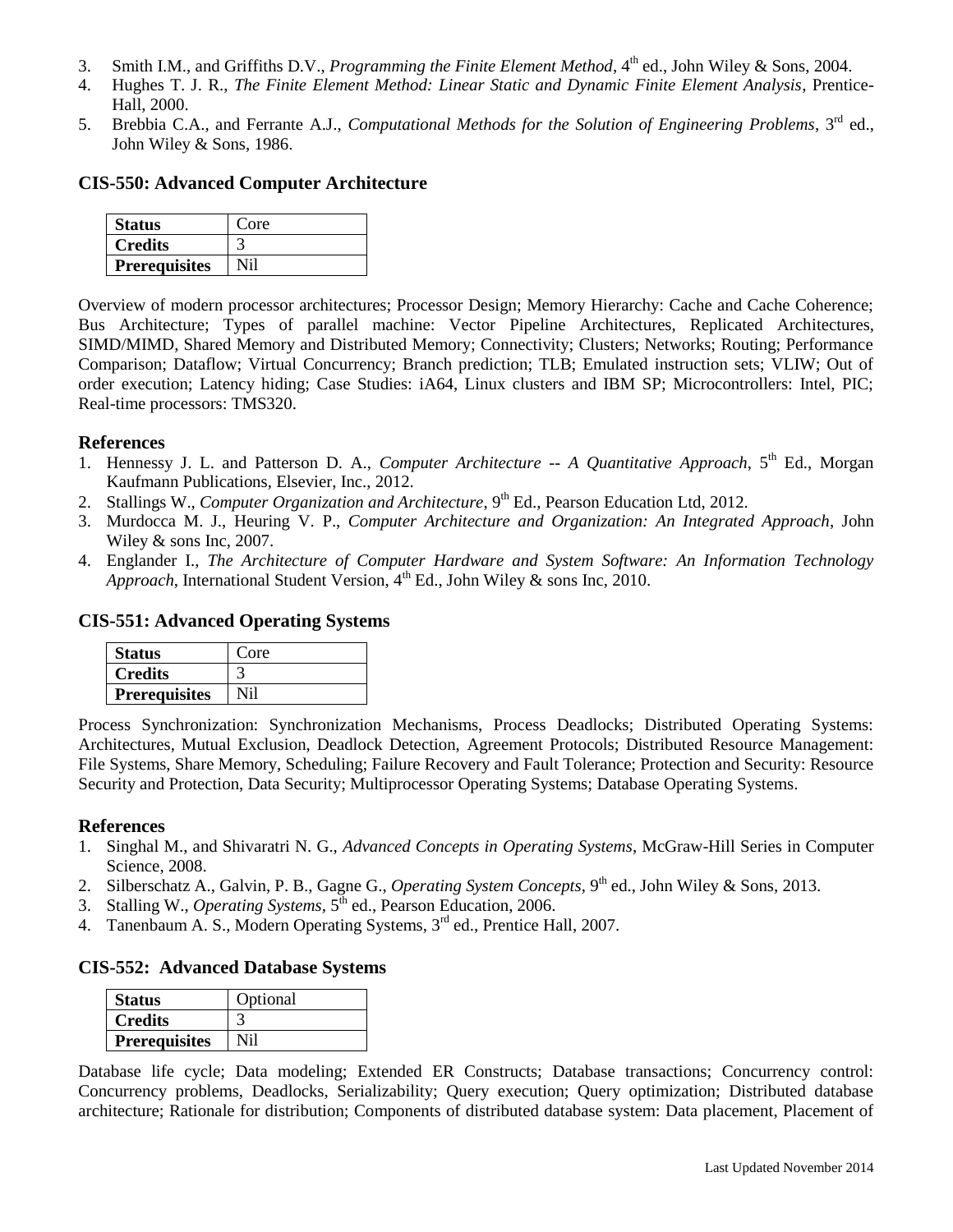DDBMS; Synchronization problem; Models and applications; Problems of distributed systems; Temporal databases; Logic-based databases; Object databases; Object/Relational Databases.

## **References**

- 1. Toby J. T., *Database Modeling and Design*, Morgan Kaufman Pub, 2011.
- 2. Philip A. B., and Eric N., *Principles of Transaction Processing*, Morgan Kaufmann Pub, 2009.
- 3. Ozsu M. T., and Valduriez P*., Principles of Distributed Database Systems*, Springer, 2011.
- 4. Date C.J., and Darwen H., *Foundation for Object/Relational Databases: The Third Manifesto*, Addison Wesley, 1998.

#### **CIS-555: Cluster System Management**

| <b>Status</b>        | Optional  |
|----------------------|-----------|
| <b>Credits</b>       | $2+1$     |
| <b>Prerequisites</b> | $CIS-546$ |

Overview of Cluster Computing; Cluster Computer and its Architecture; Constructing Scalable Services; Cluster Interconnects; Deploying a High Throughput Computing; Cluster Setup and its Administration; Load Balancing in Clusters; Cluster Middleware; Resource Management and Scheduling; Programming Environments and Tools; Cluster Administration Tools; Cluster Workload Management; Parallel Debuggers and Profilers; Performance Analysis Tools; Numerical and Scientific Software for Clusters.

#### **References**

- 1. Buyya R. (ed.), "*High Performance Cluster Computing: Systems and Architectures*", Prentice Hall, 1999.
- 2. Kopper K.,"*The Linux Enterprise Cluster*", No Starch Press, 2005.
- 3. Gropp W., Lusk e., and Sterling T. (eds), "*Beowulf Cluster Computing with Linux*", Second Edition, The MIT Press, 2003.
- 4. Bookman C., "*Linux Clustering: Building and Maintaining Linux Clusters*", New Riders Publishing, 2002.
- 5. Hwang K., Dongarra J., and Fox G., "*Distributed and Cloud Computing: From Parallel Processing to the Internet of Things* ", Morgan Kaufmann, 2012.

## **CIS-571: Digital Forensics**

| <b>Status</b>                  | Optional |
|--------------------------------|----------|
| <b>Credits</b>                 |          |
| <b>Prerequisites</b>   CIS-565 |          |

The Evolution of Hacking, Footprinting the Environment, Scanning the Environment and Network, System Enumeration and System Hacking, Sniffers, Backtrack R3, System Forensics Fundamentals, Overview of Computer Crime, Challenges of System Forensics, Forensics Methods and Labs, System Forensics Technologies, Controlling a Forensic Investigation, Collecting, Seizing, and Protecting Evidence, Investigating Information-Hiding Techniques, Recovering Data, Investigating and Scrutinizing E-mail, Performing Network and Internet Analysis, Searching Memory in Real Time with Live Systems Forensics, Incident/Intrusion Response, Mobile System Forensics, Future Directions.

- 1. Sean-Philip Oriyano, Michael Gregg, *Hacker Techniques, Tools, and Incident Handling*, Jones & Bartlett Learning Publication, 2011.
- 2. John R. Vacca, K Rudolph, *System Forensics, Investigation, and Response*, Jones & Bartlett Learning Publication, 2011.
- 3. Nelson B., Phillips A., Steuart C., *Guide to Computer Forensics and Investigations*, 4th ed., Cengage Learning, 2010.
- 4. Albert J. Marcella, Jr. Doug Menendez, *Cyber Forensics-a Field Manual for Collecting, Examining, and Preserving Evidence of Computer Crimes*, 2nd ed., Auerbach Publications, 2008.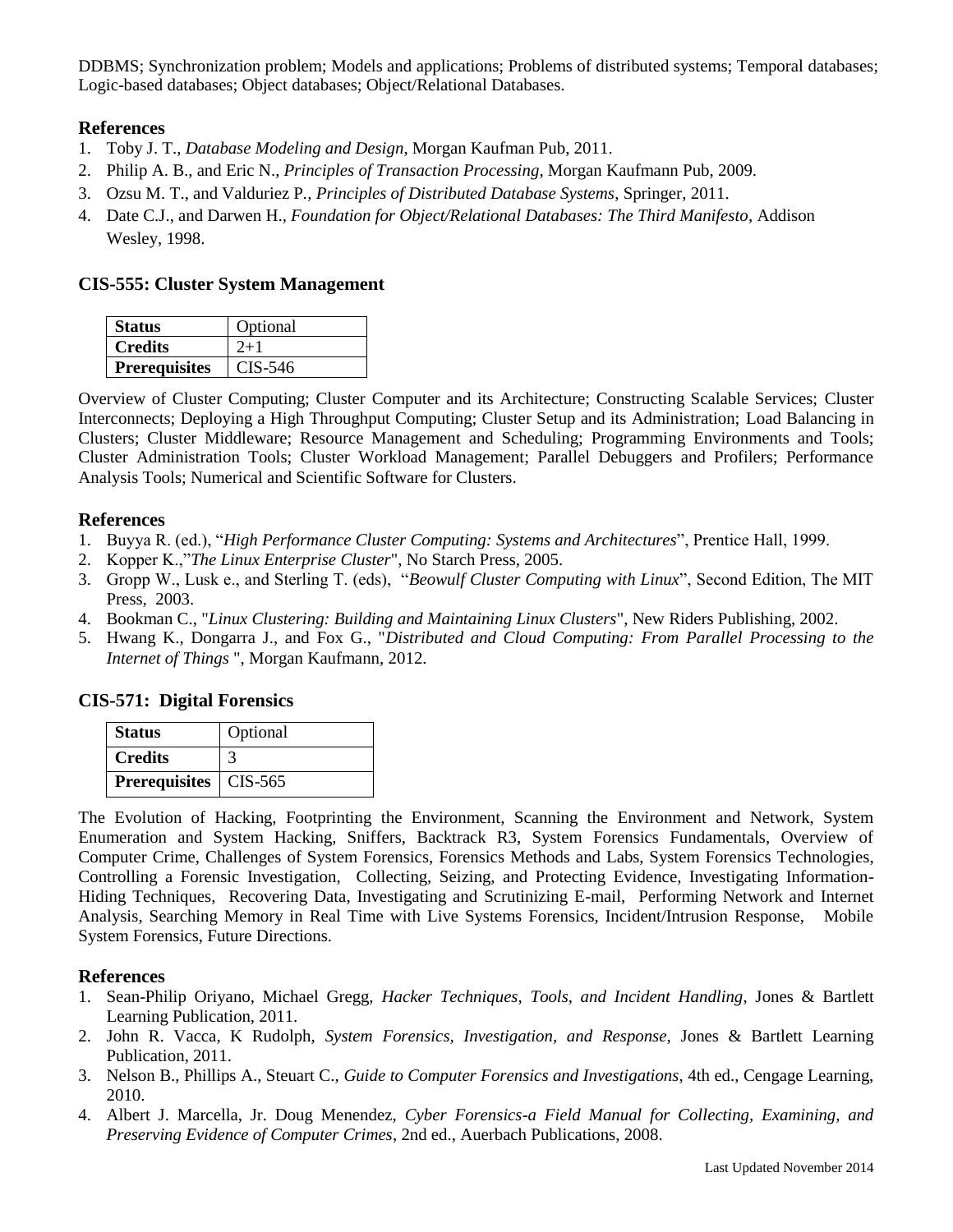#### **CIS-562: Information Theory and Coding**

| <b>Status</b>        | Optional |
|----------------------|----------|
| <b>Credits</b>       |          |
| <b>Prerequisites</b> | Ni1      |

Theory of information: Entropy, Mutual information, Source coding theorem; Lossless compression of data, Optimal lossless coding; Communication channels: Channel capacity, Noisy communication channels, Channel coding theorem, Source channel separation theorem, Multiple access channels, Broadcast channels, Gaussian noise, and time-varying channels; Huffman coding; Universal source coding; Differential entropy; Block codes and Convolutional codes; Error correction code; Reliable and efficient communication systems.

#### **References**

- 1. Cover T. M, and Thomas J. A, *Elements of Information Theory*,  $2^{nd}$  Ed., John Wiley & Sons, 2006.
- 2. Wicker B. S., *Error Control systems for Digital Communication and Storage*, Prentice-Hall, 1994.
- 3. Gallagher R. G., *Information Theory and Reliable Communication*, Springer-Verlag, 1970.

## **CIS-563: Cryptography**

| <b>Status</b>        | Optional |
|----------------------|----------|
| <b>Credits</b>       |          |
| <b>Prerequisites</b> |          |

Definitions: Cryptography, cryptanalysis, steganography, encryption, decryption, plaintext, cipher text, etc; Mathematics of Cryptology: Number theory, Abstract algebra: groups, rings, fields; modular Arithmetic; Classical Cryptology: Simple Substitution ciphers, Transposition ciphers, ploy-alphabetic ciphers; Secret Key Cryptography: Modern Block Ciphers: Data Encryption Standard (DES), Advanced Encryption Standard (AES), Pseudorandom Number Generation and Stream ciphers: LFSR-based stream ciphers, RC4; Modes of Cipher operations: ECB, CBC, CFB, OFB, XTS-AES; Public Key Cryptography: Key agreement: Diffie-Hellman, Elgamal, Elliptic Curve Cryptography; RSA, Digital Signatures Integrity and authentication; Hash Functions: MD5, SHA-3; Message Authentication Codes : HMAC, DAA and CMAC, Authenticated Encryption using CCM and GCM.

#### **References**

- 1. Stallings W., *Cryptography and Network Security: Principles and Practice*, 5th ed, Prentice Hall, 2011.
- 2. Jonathan Katz and Yehuda Lindell, *Introduction to Modern Cryptography*, CRC Press, 2007.
- 3. Niels Ferguson, Bruce Schneier, Tadayoshi Kohno, *Cryptography Engineering*. Wiley, 2010.
- 4. Christof Paar and Jan Pelzl, *Understanding Cryptography*, Springer, 2010.

#### **CIS-564: Computer System Security**

| <b>Status</b>        | Optional |
|----------------------|----------|
| <b>Credits</b>       |          |
| <b>Prerequisites</b> | CIS-565  |

Software Flaws and Malwares: Viruses and their countermeasures, Worms, Trojan Horses, Bots, Rootkits; Buffer Overflow: Basics, Stack Buffer Overflow, Heap Overflow, Global Data Area Overflow; Compile Time and Runtime Defenses; Denial of service (DoS) attacks and defenses, Hostile Scripts: CGI Scripts, Web Scripts, Handling Script Security Miscellaneous, Spyware; Mobile Agent Security; Software-Based Attacks: Software Reverse Engineering, Software Tamper Resistance, Content Filtering; Digital Rights Management; Secure Software Development; Storage Security: Storage Media, Local file systems, Network File systems, RAID, Clustering, Backup Systems, File Integrity; Operating Systems and Security; Linux Security; Windows and Windows Vista Security; Processor security features ; Database Security; Securing Digital Contents.

- 1. Stallings W., Brown L., *Computer Security: Principles and Practice* 2nd ed. Prentice Hall, 2012.
- 2. Kizza J. M., *A Guide to Computer Network Security*, Springer, 2009.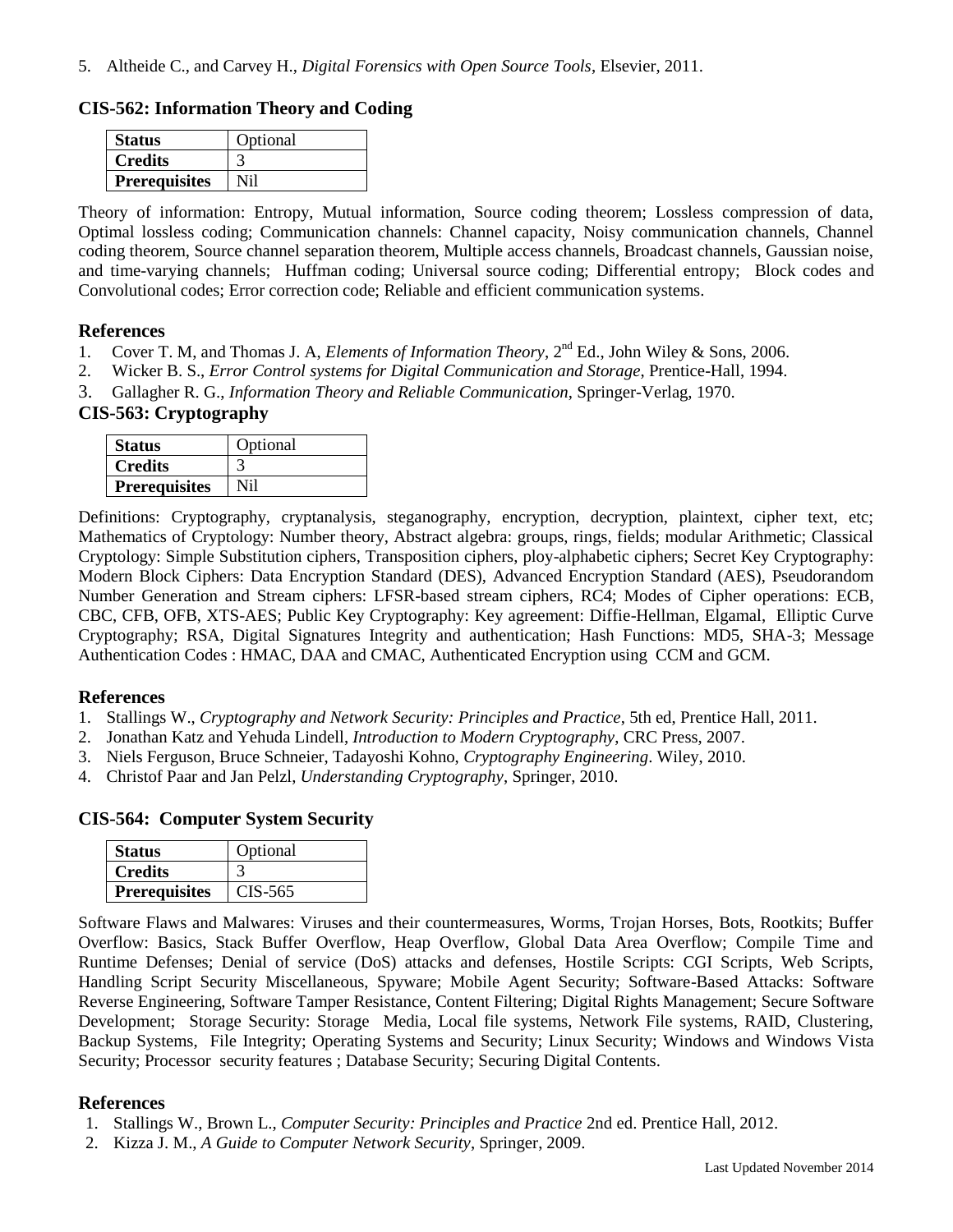- 3. Robert C Newman, *Computer Security: Protecting Digital Resources*, Jones & Bartlett Learning, 2010.
- 4. Mike Harwood, Marcus Goncalves, Matthew Pemble, *Security Strategies in Web Applications and Social Networking*, Jones & Bartlett Learning, 2011.
- 5. Jason Albanese,Wes Sonnenreich, *Network Security Illustrated*, McGraw-Hill,2004.

#### **CIS-565: Information System Security Management**

| <b>Status</b>        | Optional |
|----------------------|----------|
| <b>Credits</b>       |          |
| <b>Prerequisites</b> |          |

Elements of Information Protection, Difference between Information and Computer Security, Roles and Responsibilities, Common Threats, Policies and Procedures, Risk Management, Fraud and Theft, Malicious Hackers, Denial-of-Service Attacks, Social Engineering, Information Security Architecture, Enterprise wide Security Program, Business Unit Responsibilities, Information Security Awareness Program, Information Security Program Infrastructure, Employment, Standards of Conduct, Conflict of Interest, Performance Management, Employee Discipline, Corporate Communications, Workplace Security, Business Continuity Plans (BCPs), Procurement and Contracts, Records Management, Asset Classification, Access control, Organization wide Policy Document Standards: ISO 27001/27002, COBIT, NIST FISMA, Legal Requirements, Physical Security, Security Technologies, Trusted Computing , Multilevel Security, Multilateral Security.

#### **References**

- 1. Robert Johnson, Mark Merkow, *Security Policies and Implementation Issues*, Jones & Bartlett Learning, 2011.
- 2. Thomas R. Peltier et al., *Information Security Fundamentals*, Auerbach Publications, 2005.
- 3. Ross J. Anderson, *Security Engineering: A Guide to Building Dependable Distributed Systems*, 2nd ed., John Wiley & Sons, 2008.
- 4. Tudor J. K., *Information Security Architecture-An Integrated Approach to Security in the Organization*, Auerbach Publications, 2001.
- 5. Steve Purser, *A Practical Guide to Managing Information Security*, Artech House, 2004.

#### **CIS-566: Auditing and Risk Management**

| <b>Status</b>                  | Optional |
|--------------------------------|----------|
| <b>Credits</b>                 |          |
| <b>Prerequisites</b>   CIS-565 |          |

Auditing: Principles, Standards and Frameworks, Tools and Techniques, Planning Audit for Compliance, Audit Reports, Compliance Within the Domains: User: the Workstation, the LAN, the LAN-to-WAN in, the WAN, Remote Access, the System/Application; Risk Management: Fundamentals, Threats, Vulnerabilities, Exploits, Maintaining Compliance, Developing a Risk Management Plan, Risk Assessment Approaches, Risk Assessment: Assets Identification, Activities to be Protected, Identifying Risk Mitigation: Security Controls, Planning throughout the Organization, turning assessment into a plan, Business Impact Analysis, with a Business Continuity Plan, with a Disaster Recovery Plan, Computer Incident Response Team Plan.

#### **References**

- 1. Martin Weiss, Michael G. Solomon, *Auditing IT Infrastructures for Compliance*, Jones & Bartlett Learning, 2011.
- 2. Chris Jackson, *Network Security Auditing Tools and Techniques*, Cisco Press, 2010.
- 3. Darril Gibson, *Managing Risk in Information Systems*, Jones & Bartlett Learning, 2011.
- 4. Andy Jones, Debi Ashenden, *Risk Management for Computer Security- Protecting Your Network and Information Assets*, Elsevier, 2005.

#### **CIS-567: Essential Mathematics for Cryptography**

| <b>Status</b>  | Optional |
|----------------|----------|
| <b>Credits</b> |          |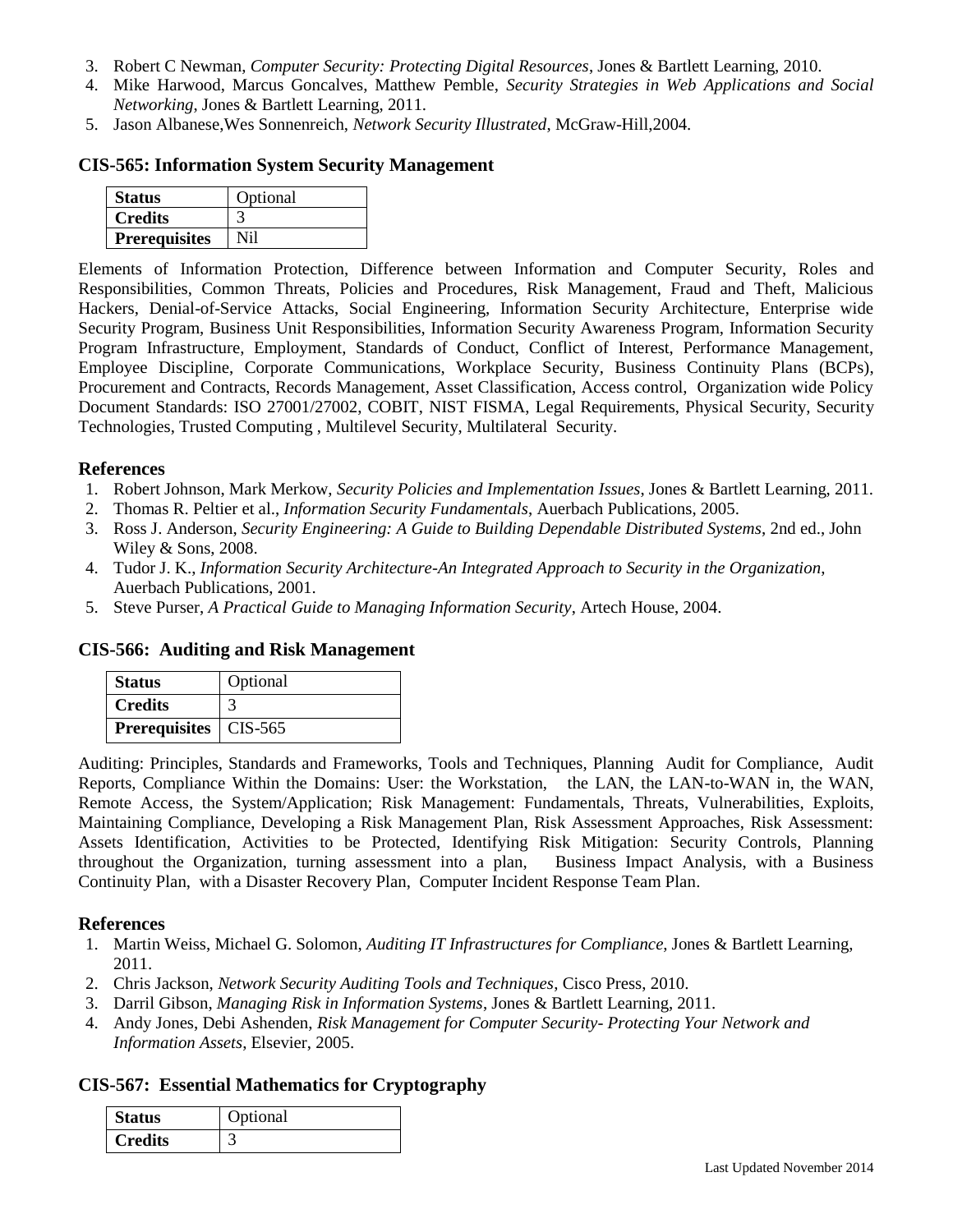#### **Prerequisites** | Nil

Numbers: Divisibility criteria, Prime numbers, Euclidean algorithm, Fermat numbers and factorization methods. Linear Diophantine equations; Congruences: Introduction to congruence, Linear congruence, The Chinese remainder Theorem, Systems of linear congruences, Fermat's Little Theorem and Euler's Theorem, Modular exponentiation, Extended Euclidean algorithm; Primitive Roots: Primitive roots, Primality testing using primitive roots, Theory of indices, discrete logarithms, quadratic residues, Legendre and Jacobi symbols; Algebraic Preliminaries: Groups, Finite fields, irreducible polynomials, Polynomial ring over R, Introduction to elliptic curves: Elliptic Curves, Elliptic Curves over the Reals, Elliptic Curves Modulo a Prime; Mathematics for Stream Ciphers: Minimal Polynomial and Families of Recurring Sequences.

#### **References**

- 1. K. H. Rosen, *Elementary Number Theory and its Applications*, 6th ed , Addison –Wesley, 2010
- 2. R. Lindl and H. Niederreither, *Introduction to Finite Fields and Their Applications*, 2nd ed., Cambridge Univ. Press, 1994.
- 3. N.Koblitz, *A Course in Number Theory and Crytography*, 2nd ed, Springer Verlag, 1994.

#### **CIS-568: Network Security**

| <b>Status</b>           | Optional |
|-------------------------|----------|
| <b>Credits</b>          | $3+1$    |
| Prerequisites   CIS-565 |          |

Introduction to Network Security, User Authentication: Password-bases, token-based, biometric, remote authentication; Access Control: Principles, Discretionary and Role based; Key Management and Distribution, Security at the data link layer: MAC Flooding, ARP Spoofing, STP attacks, VLAN attacks; Security at the network layers: Attacks and Countermeasures for RIP, OSPF and BGP, IPSec and IKE, VPN, NAT, Secure Multicasting; Intrusion detection, Firewalls, IP spoofing prevention, Secure communication at the transport and application layers: SSL/TLS,HTTPS, Secure Shell; Email security: PGP, S/MIME, DKIM; Domain name server (DNS) security, Wireless networks security, Network Management Security.

## **References**

- 1. Stallings W., *Network Security Essentials: Applications and Standards*, 4th ed, Publisher: Prentice Hall, 2011.
- 2. Alan Yeung, Angus Wong, *Network Infrastructure Security*, Springer, 2009.
- 3. J. Michael Stewart, *Network Security, Firewalls, and VPNs*, Jones & Bartlett Learning, 2011.
- 4. Bill Ballad, Tricia Ballad, Erin Banks, *Access Control, Authentication, and Public Key Infrastructure*, Jones & Bartlett Learning, 2011
- 5. Bryan Burns et al., *Security Power Tools*, O'Reilly Media, 2007.

#### **PAM-568: Numerical Solution of Differential Equations**

| <b>Status</b>              | Optional |
|----------------------------|----------|
| <b>Credits</b>             |          |
| <b>Prerequisites</b>   Nil |          |

Review of Differential equations; Numerical solution of ODEs; One-step and Multi-step methods, Explicit and Implicit Methods, Euler's method, Runge-Kutta methods, Adams methods, Predictor-Corrector methods, Stiff Differential Equations, Backward Difference Methods for Stiff problems, Extrapolation Methods; Accuracy and Stability; Boundary Value Problems; Linear and Non-linear finite difference methods, Linear and Non-linear Shooting methods, Variational Techniques; Partial Differential equations; Classification, Time-dependent problems; Finite Difference and Finite Element Methods, Solution of Sparse Linear Systems: Direct and Iterative methods; Multi-grid methods.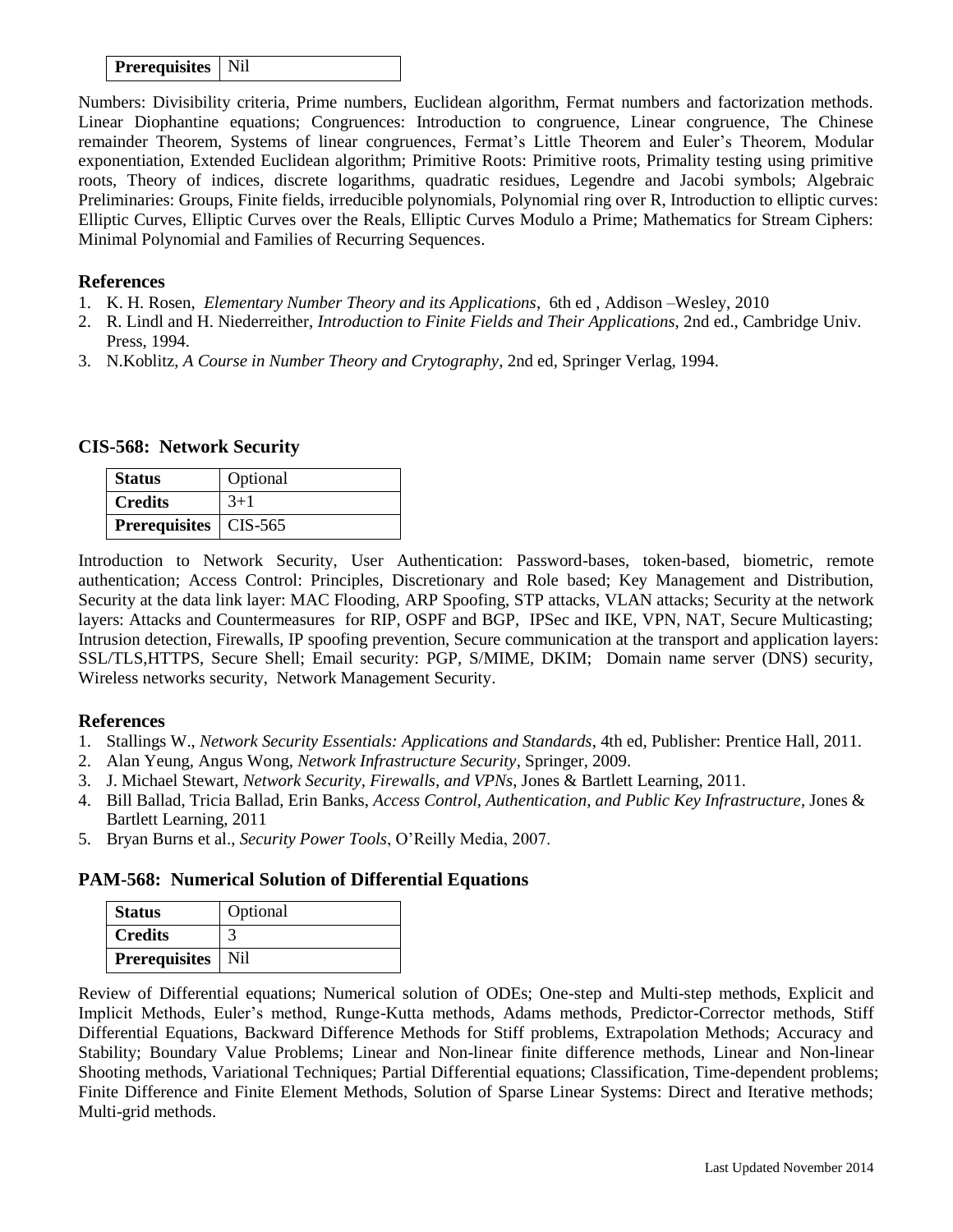## **References**

- 1. Granville S., *The Numerical Solution of Ordinary and Partial Differential Equations*, 2nd ed., John-Wiley and Sons, 2005.
- 2. Randall J. L., *Finite Difference Methods for Ordinary and Partial Differential Equations – Steady State and Time Dependent Problems*, Society of Industrial and Applied Mathematics (SIAM) Pub. Philadelphia, PA 2007.
- 3. Lambert J. D., *Numerical Methods for Ordinary Differential Equations*, John-Wiley and Sons, 1997.
- 4. Ŝolín P., *Partial Differential Equations and The Finite Element Method*, John-Wiley and Sons, 2006.

#### **CIS-569: Public Key Infrastructure**

| <b>Status</b>                  | Optional |
|--------------------------------|----------|
| <b>Credits</b>                 |          |
| <b>Prerequisites</b>   CIS-565 |          |

Overview of Cryptography; Message Digests; Digital Signatures; Digital Certificates: Certification and Registration Authority; Key Management: Management Techniques, Distributing and controlling key usage, Multiple domains, Key life cycle, Trusted third party services; Key Establishment Protocols: Classification, Key transport based, Key agreement based , Secret sharing; Public Key Infrastructure (PKI): Basic functionality PKI components, Security Services, key–pair and the certificate request, Signing by the CA, Certification Authority chains; PKI Architectures: Single, Hierarchical, Mesh PKI, Trust lists, Bridge CAs; The Path Development Problem: Validation and implementation, Internet X.509 Public Key Infrastructure (PKIX): Risks of PKI: Smart cart integration: Some alternatives to PKI; Email based identification and authentication.

#### **References**

- 1. John R. Vecca, *Public Key Infrastructure: Building Trusted Applications and Web Services*, CRC,2004
- 2. Carlisle Adams, Steve Lloyd, *Understanding PKI: Concepts, Standards, and Deployment Considerations*, 2nd ed., Addison-Wesley, 2002.
- 3. Stefan A. Brands, *Rethinking Public Key Infrastructures and Digital Certificates*, 5th ed., MIT Press, 2000.
- 4. Symeon (Simos) Xenitellis, *the Open–source PKI Book: A guide to PKIs and Open–source implementations*, Version 2.4.6 Edition, 2000.

## **CIS-570: Digital Watermarking and Its Applications**

| <b>Status</b>        | Optional |
|----------------------|----------|
| <b>Credits</b>       |          |
| <b>Prerequisites</b> | Nil      |

Digital Watermarking; Difference between Watermarking, Steganography, and Cryptography; Embedding and Extraction of a Watermark; Properties of a Digital Watermarking System: Imperceptibility, Capacity, Robustness, Security; Types of Watermarking Techniques: Robust Watermarking, Fragile Watermarking, Semi-Fragile Watermarking, Reversible Watermarking; Watermarking in Spatial and Transform Domains; Cover Mediums for Watermarking: Image Watermarking, Video Watermarking, Audio Watermarking, Text Watermarking, and Database Watermarking; Watermarking Applications: Integrity Control, Tamper Detection and Recovery, Tell-Tale Watermark, Copyright Enforcement, Broadcast Monitoring, Transaction Tracking, Biometric Watermarking, Watermarking for Teleradiology and Telediagnosis, Watermarking for Wireless Sensor Networks, DNA Sequence Watermarking, 3D Watermarking; Watermarking Benchmarks: StirMark, Checkmark.

- 1. Cox I. J., Miller M. L., et. al., *Digital Watermarking and Steganography*, 2nd ed., Morgan Kaufmann, 2008.
- 2. Barni M., and Bartolini F., *Watermarking Systems Engineering: Enabling digital assets security and other application*, Marcel Dekker, 2004.
- 3. Shih F.Y., *Digital Watermarking and Steganography: Fundamentals and Techniques*, CRC Press, 2008.
- 4. Arnold M. K., Schmucker M., Wolthusen S. D., *Techniques and Applications of Digital Watermarking and Content Protection*, Artec House Inc., Computer Security Series, 2003.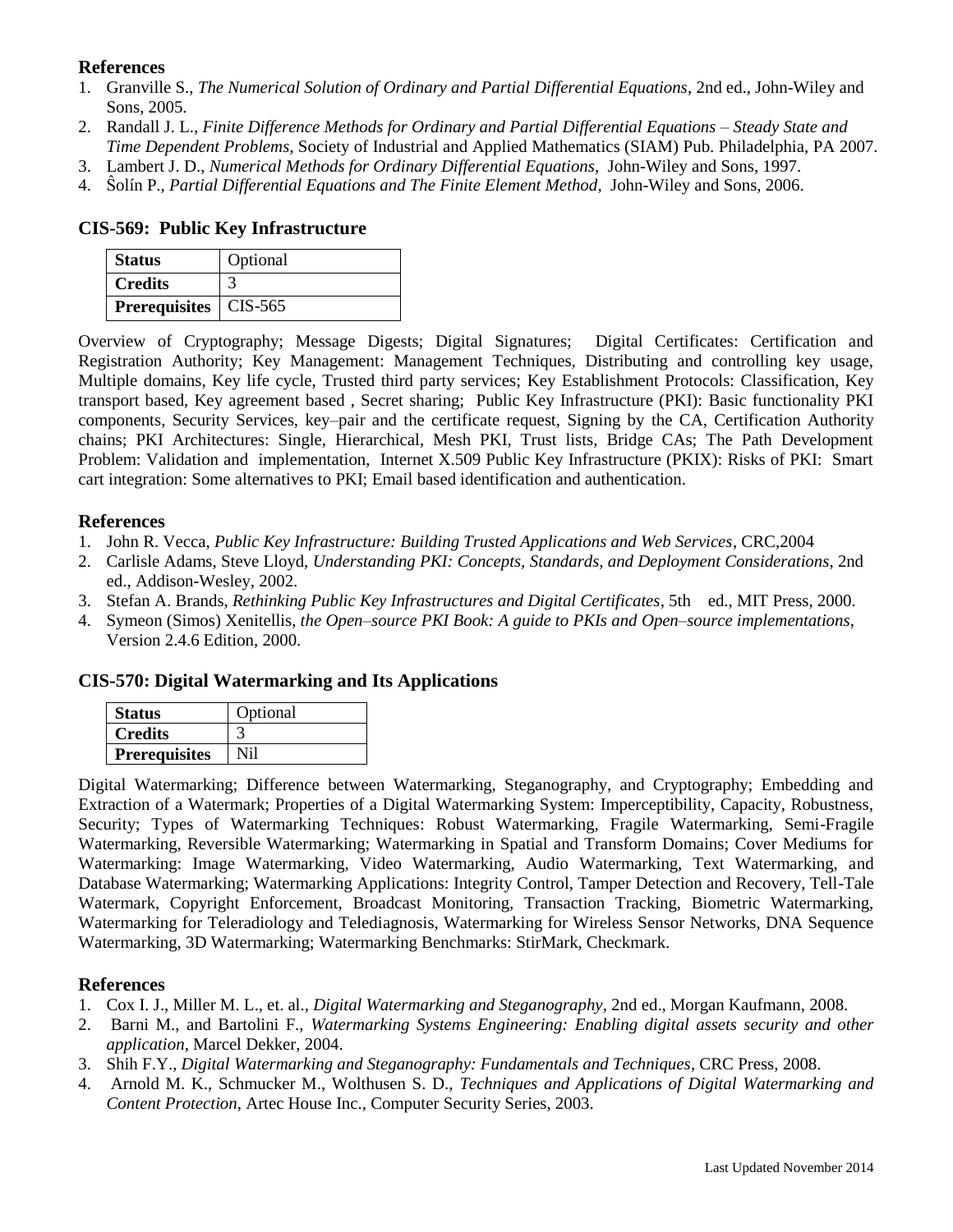## **PAM-585: Numerical Methods and Optimization Techniques**

| <b>Status</b>        | Optional |
|----------------------|----------|
| <b>Credits</b>       |          |
| <b>Prerequisites</b> | Ni1      |

Review of eigen-value problems, Numerical solution; Solution of system of ODEs; Boundary value problems; Classical optimization techniques: constrained and unconstrained sets, line search, trust region approaches, Simplex, Newton's Quasi-Newton, conjugate direction, and Levenberg-Marquardt methods; elimination, Lagrangian, and active set methods, quadratic and mixed integer programming; Stochastic optimization, simulated annealing, particle swarm and game theory optimization; Evolutionary algorithms; Applications.

#### **References**

- 1. Cavazzuti M., *Optimization Methods: From Theory to Scientific Design*, Springer-Verlag, 2013.
- 2. Burden R.L., and Faires J.D., *Numerical Analysis*, 9th ed., Brooks-Cole, Cengage Learning, 2010.
- 3. Gupta C. B., *Optimization Techniques in Operation Research*, I.K. Intl. Pub. House, New Delhi, 2007.
- 4. Marti K., *Stochastic Optimization Methods*, 2nd ed., Springer-Verlag, 2008.

#### **CIS-595: Special Topics in CIMV-I**

| <b>Status</b>        | Optional |
|----------------------|----------|
| <b>Credits</b>       |          |
| <b>Prerequisites</b> |          |

This course may be used for advanced topics not already covered in the syllabus. The special paper may be conducted as a lecture course or as an independent study course. The faculty must approve the topic and contents of the course.

#### **CIS-596: Special Topics in SC-I**

| <b>Status</b>        | Optional |
|----------------------|----------|
| Credits              |          |
| <b>Prerequisites</b> |          |

This course may be used for advanced topics not already covered in the syllabus. The special paper may be conducted as a lecture course or as an independent study course. The faculty must approve the topic and contents of the course.

#### **CIS-597: Special Topics in ISS-I**

| <b>Status</b>        | Optional |
|----------------------|----------|
| <b>Credits</b>       |          |
| <b>Prerequisites</b> | NH 1     |

This course may be used for advanced topics not already covered in the syllabus. The special paper may be conducted as a lecture course or as an independent study course. The faculty must approve the topic and contents of the course.

#### **CIS-621: Machine Learning**

| <b>Status</b>                  | Optional |
|--------------------------------|----------|
| <b>Credits</b>                 |          |
| <b>Prerequisites</b>   CIS-525 |          |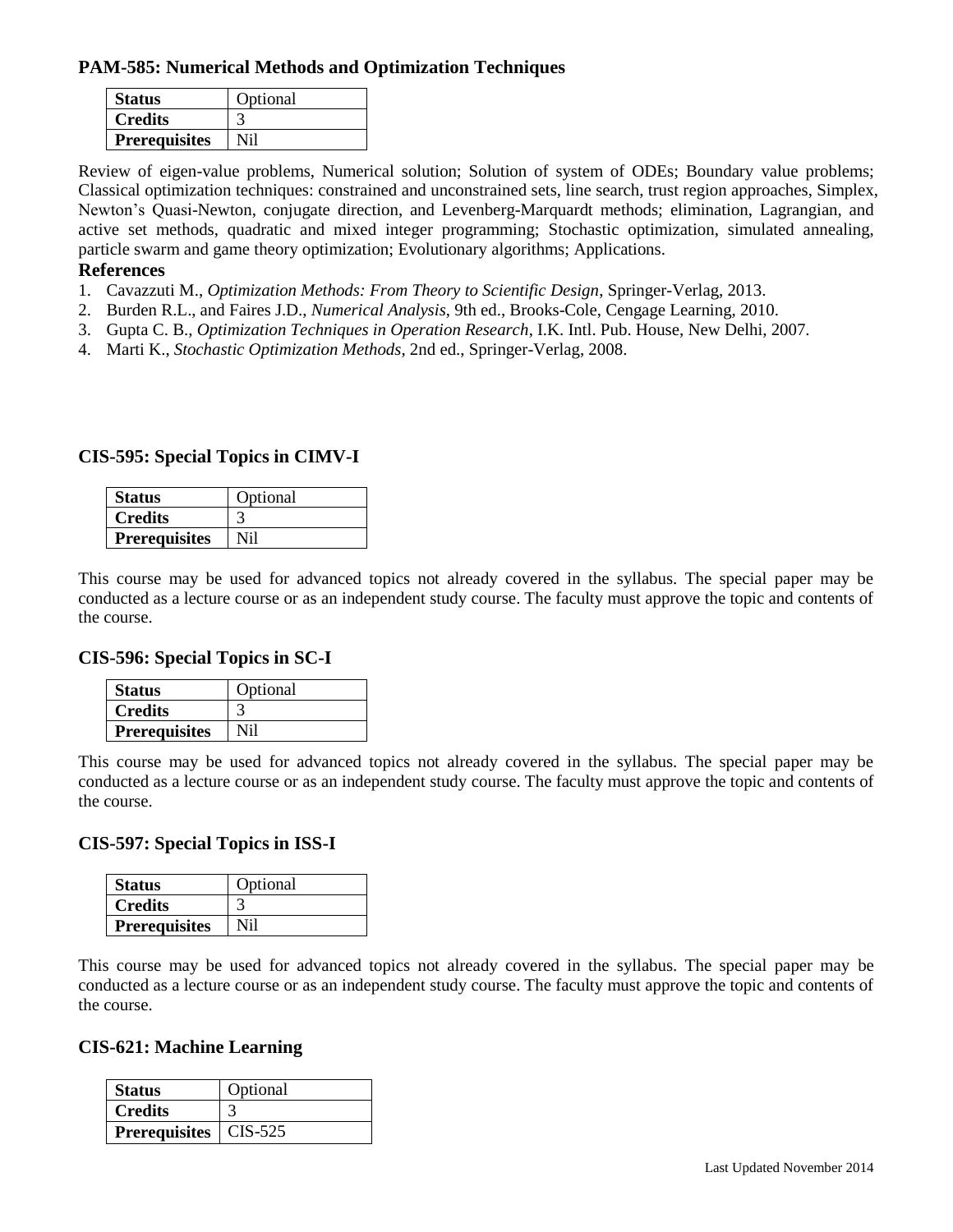Introductory concept of machine learning; General-to-specific ordering; Decision tree learning; Supervised learning; Evaluating hypotheses; Bayesian learning; Instance-based learning; Statistical learning methods; Memory based learning; Transformation based learning; Inductive logic programming; Unsupervised learning; Temporal difference learning; Reinforcement learning; Explanation based learning.

## **References**

- 1. Mitchell T. M., *Machine Learning*, McGraw-Hill, 1997.
- 2. Bishop C. M., *Pattern Recognition and Machine Learning*, Springer 2006.
- 3. Cherkassky V., *Learning from Data: Concepts, Theory, and Methods*, 2<sup>nd</sup> Ed., John Wiley & Sons, 2007.
- 4. Nelson N. J., *Introduction to Machine Learning*, (Online book draft), 2005.
- 5. Langley P., *Elements of Machine Learning*, Morgan Kaufmann, 1996.
- 6. Witten I. H., Frank E., and Hall M. A., *Data Mining: Practical Machine Learning Tools and Techniques*, 3rd Ed., Morgan Kaufmann, 2011.

#### **CIS-623: Biometrics Computing**

| <b>Status</b>                  | Optional |
|--------------------------------|----------|
| <b>Credits</b>                 |          |
| <b>Prerequisites</b>   CIS-525 |          |

Overview of biometrics; Existing biometric technologies: Fingerprints, Face, Iris, Hand geometry, Palmprint, Ear, Voice, Retina, etc.; Performance evaluation and comparison of biometrics: Performance measures, Reliability, Uniqueness, and Comparison; Multimodal biometric authentication: Types of fusion, Score normalization, Intramodal and multimodal fusion, Strategies; Biometric security: Anti-spoofing measures, Liveness detection; Issues of privacy: Public concerns, Research issues in personal identification; Biometric watermarking.

#### **References**

- 1. Ashbourn J., *Practical Biometrics: From Aspiration to Implementation*, Springer, 2004.
- 2. Ashbourn J., *Biometrics: Advanced Identity Verification*, Springer-Verlag, 2000.
- 3. Jain A.K., Bolle R., and Pankanti S., *Biometrics: Personal Identification in Networked Society, International Series in Engineering and Computer Science*, Springer, 1999.
- 4. Wayman J., Jain A.K., Maltoni D., and Maio D., *Biometric Systems: Technology, Design and Performance Evaluation*, Springer, 2010.

#### **CIS-624: Machine Vision**

| <b>Status</b>                  | Optional |
|--------------------------------|----------|
| <b>Credits</b>                 | $3+1$    |
| <b>Prerequisites</b>   CIS-526 |          |

Overview of a machine vision system; Image formation; Feature extraction and matching; 2D and 3D Transformations; 2D and 3D Projective geometry; Camera models; Camera calibration; Single view geometry; Epipolar geometry; Stereo vision; Structure from motion; Shape from single image cues; Shape from more than one images: Contours, Stereo; Pose estimation; Image mosaicing; Image-based rendering.

#### **References**

- 1. Forsyth D. A. and Ponce J., *Computer Vision: A Modern Approach*, Prentice Hall, 2011.
- 2. Szeliski R., *Computer Vision: Algorithms and Applications*, Springer, 2010.
- 3. Hartley R, and Zisserman A., *Multiple View Geometry in Computer Vision*, 2nd Ed., Cambridge University Press, 2004.
- 4. Trucco and Verri A., *Introductory Techniques for 3-D Computer Vision*, Prentice Hall, 1998.

## **CIS-630: Advanced Evolutionary Computing**

**Status Optional**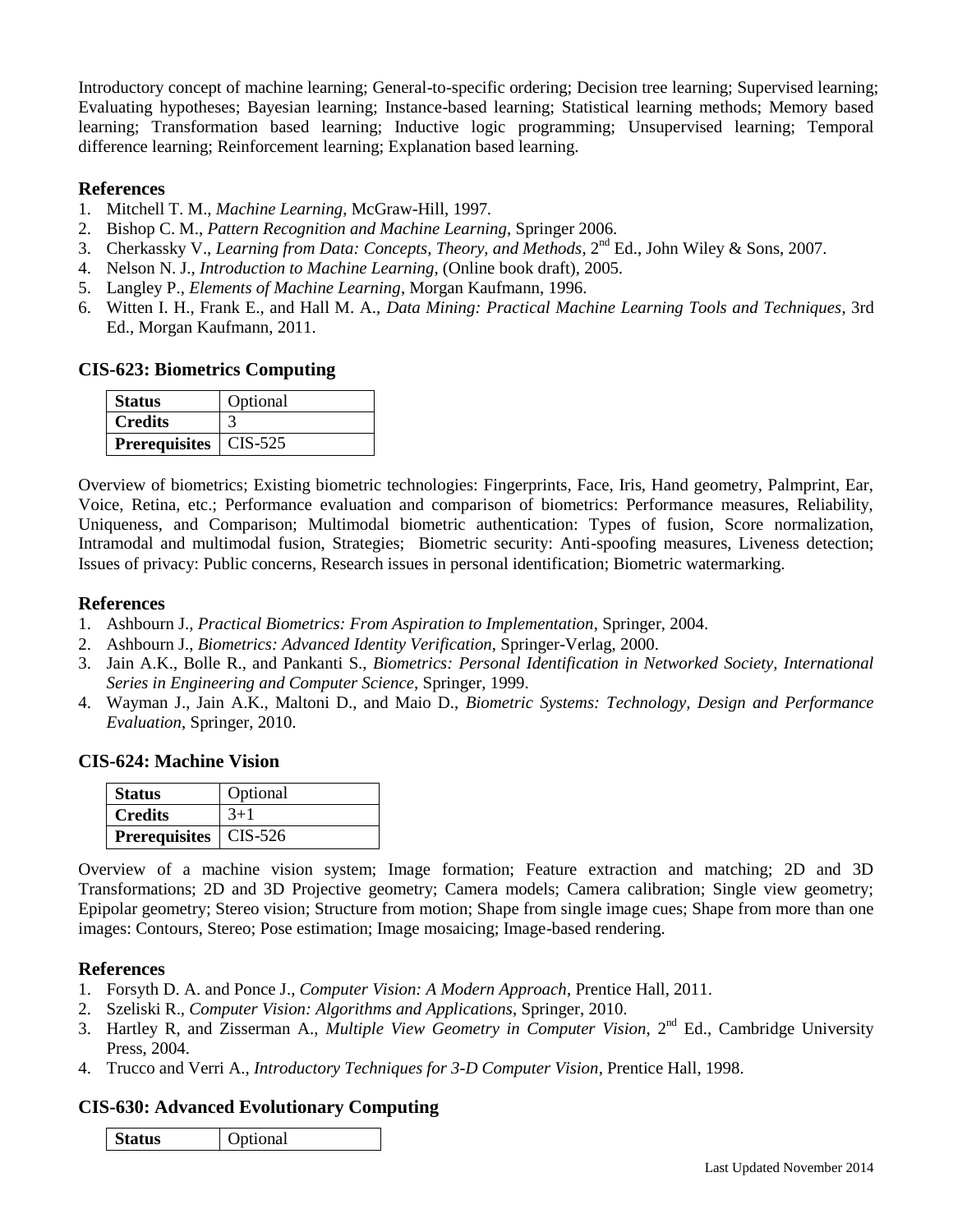| <b>Credits</b>                 |  |
|--------------------------------|--|
| <b>Prerequisites</b>   CIS-523 |  |

Theoretical foundations of Genetic Algorithms (GA); Applications of GA in constrained nonlinear optimization problems; Diploid genetic algorithms; Differential Evolution; Genetic Programming: Recent advances in Genetic Programming (GP), GPlab toolbox; Multi-objective optimization: Applications of evolutionary algorithms in multiobjective optimization problems, Non-dominated Sorting Genetic Algorithm (NSGA-II); Immune inspired systems and their performance comparison with GA and GP; Hybrid evolutionary computing techniques.

## **References**

- 1. Goldberg, D. E., *The Design of Innovation: Lessons from and for Competent Genetic Algorithms*, Boston, MA: Kluwer Academic Publishers, 2002.
- *2.* Fogel, D. B., *Evolutionary computation: Toward a new philosophy of machine intelligence,* IEEE Press, New York, 3rd edition, 2005.
- 3. Haupt, L. R., and Haupt, E. S., *Practical Genetic Algorithms*, 2nd ed., Wiley-Interscience, 2004.

## **CIS-631: Intelligent Watermarking Techniques**

| <b>Status</b>                 | Optional |
|-------------------------------|----------|
| <b>Credits</b>                |          |
| <b>Prerequisites</b>   EE-508 |          |

Watermarking and intelligent techniques: Evolutionary algorithms based watermarking, Intelligent watermarking in spatial and transform domain; Watermarking based on vector quantization and spread spectrum; Intelligent audio and video watermarking; Benchmarks of watermarking; Robust watermarking schemes using machine learning approaches; Practical issues and limitations in watermarking; Optimal tradeoff of watermarking properties using intelligent approaches.

## **References**

- 1. Huang H. C., Jain L. C., and Pan J. S., *Intelligent Watermarking Techniques*, World Scientific Pub Co Inc, 2004.
- 2. Barni M., and Bartolini F., *Watermarking Systems Engineering: Enabling digital assets security and other application*, Marcel Dekker, 2004.
- 3. Cox I. J., Miller M. L., et. al., *Digital Watermarking and Steganography*, Morgan Kaufmann, 2007.

## **CIS-641: Grid Computing**

| <b>Status</b>        | Optional |
|----------------------|----------|
| <b>Credits</b>       |          |
| <b>Prerequisites</b> | CIS-546  |

Grid Architectures; Networking Infrastructure; Protocols and Quality of Service; Computing Platforms, Operating Systems and Network Interfaces; Compilers; Languages and Libraries for the Grid; Grid Scheduling; Resource Management: Resource Brokers, Resource Reservations; Instrumentation and Measurement; Performance Analysis and Visualization; Security; Accounting and assurance; The Globus Toolkit: Core Systems and Related Tools such as the Message Passing Interface Communication Library, The Remote I/O (RIO) Library and the Nimrod Parameter Study Library; Legion and Related Software; Open grid service architecture and Data grids.

## **References**

- 1. Silva V., *Grid Computing For Developers,* Charles River Media, 2005.
- 2. Abbas A., *Grid Computing: Practical Guide to Technology & Applications*, Charles River Media, 2003.
- 3. Juhasz Z., Kacsuk P., and Kranzlmuller D., *Distributed and Parallel Systems: Cluster and Grid Computing*, Springer, 2004.

## **CIS-642: Virtual Reality**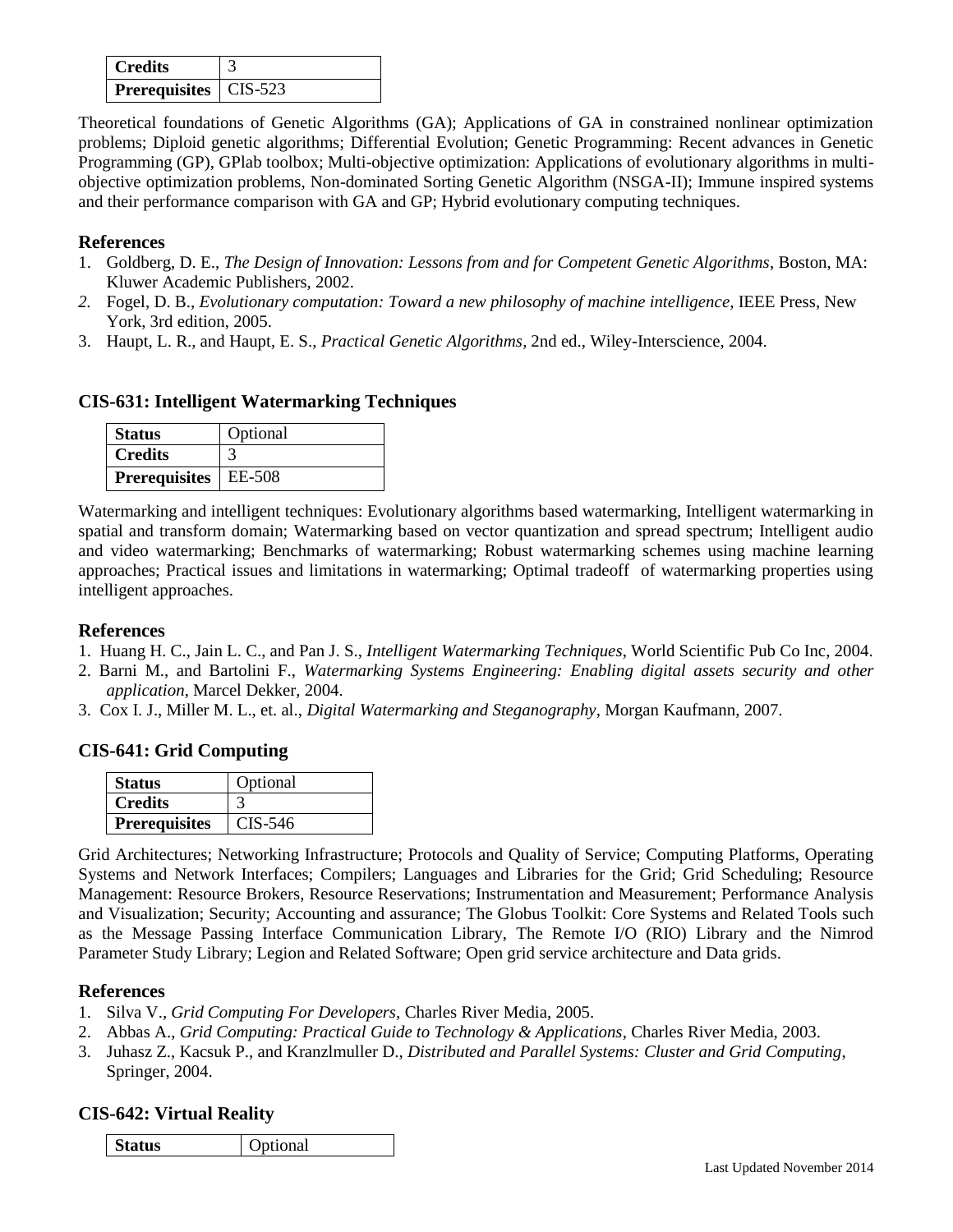| <b>Credits</b>       |             |
|----------------------|-------------|
| <b>Prerequisites</b> | CIS-526/532 |

Overview of Virtual Reality (VR) and Augmented Reality (AR); Projective geometry; Camera calibration; Visual coherence; Visualization techniques; Real-time tracking and pose estimation; Rendering; Characterization of virtual environments; Hardware to create virtual environments; 3D interaction and collaboration in virtual environments; Human factors and human perception; Virtual characters; Modelling and creating virtual environments; AR Tool kit.

## **References**

- 1. Behringer R., Klinker G., and Mizell D., *Augmented Reality: Placing Artificial Objects in Real Scenes*, CRC Press, 1999.
- 2. Ong S. K., and Nee A. Y. C., *Virtual and Augmented Reality Applications in Manufacturin* , Springer, 2013.
- 3. Fuchs P., Moreau G., and Guitton P., *Virtual Reality: Concepts and Technologies,* CRC Press, 2011.
- 4. Bowman D. A., Kruijff E., LaViola J. J., and Poupyrev I., *3D User Interfaces: Theory and Practice*, Addison-Wesley, 2004.
- 5. Sherman W. R., and Craig A. B., *Understanding Virtual Reality: Interface, Application, and Design*, Morgan Kaufmann, 2002.
- 6. Burdea G. C., and Coiffet P., *Virtual Reality Technology*, 2nd ed., Wiley-IEEE Press, 2003.

## **CIS-645: Parallel Algorithms**

| <b>Status</b>        | Optional |
|----------------------|----------|
| <b>Credits</b>       | $3+1$    |
| <b>Prerequisites</b> | CIS-546  |

Principals of parallel algorithms; Dense/sparse matrix algorithms: matrix-vector and matrix-matrix multiplication using 1D and 2D decomposition techniques; Sorting algorithms: issues in sorting, sorting networks, bubble sort, quick sort, other sorting algorithms; Graph algorithms: definition and representation, Prim's algorithm, Dijkstra's algorithm, sparse graphs algorithms; Search algorithms for discrete optimization problems; Fast Fourier Transform (FFT): binary-exchange and transpose algorithms; Iterative solution of linear systems; Analysis of computation, communication and synchronization; Parallel numerical libraries.

## **References**

- 1. Roosta S. H., *Parallel Processing and Parallel Algorithms: Theory and Computation*, Springer-verlag, 2000.
- 2. Rauber T., and Rünger G., *Parallel Programming: for Multicore and Cluster Systems*, Springer, 2010.
- 3. Grama A., Gupta A., Karypis G., and Kumar V., *Introduction to Parallel Computing*, 2<sup>nd</sup> ed., Addison-Wesley, 2003.
- 4. Quinn M., Parallel *Programming in C with MPI and OpenMP*, McGraw-Hill 2003.
- 5. Foster I., *Designing and Building Parallel Programs*, Addison-Wesley, 1995.

## **CIS-646: Advanced Optimization Techniques**

| <b>Status</b>        | Optional       |
|----------------------|----------------|
| <b>Credits</b>       |                |
| <b>Prerequisites</b> | <b>PAM-585</b> |

Non-Simplex methods: Khachiyan's, Affine Scaling, Karmarkar's Method; Non-linear optimization with equality and inequality constraints; Network models: Minimal Spanning Tree Algorithm, Shortest-Route Problem, Maximal flow models; Goal programming; Deterministic and probabilistic dynamic programming; Inventory models: Static Ecol1omic-Order-Quantity (EOQ) Models, Dynamic EOQ Models; Forecasting models: Moving Average Technique, Exponential Smoothing, Regression; Decision analysis and games; Markovian decision process: Finite-Stage Dynamic Programming, Infinite-Stage Model; Geometric programming; Non-Smooth optimization.

- 1. [Reklaitis](http://www.amazon.com/exec/obidos/search-handle-url/index=books&field-author-exact=G.%20V.%20%20Reklaitis&rank=-relevance%2C%2Bavailability%2C-daterank/104-5311221-5118332) G. V., [Ravindran](http://www.amazon.com/exec/obidos/search-handle-url/index=books&field-author-exact=A.%20%20Ravindran&rank=-relevance%2C%2Bavailability%2C-daterank/104-5311221-5118332) A., and [Ragsdell](http://www.amazon.com/exec/obidos/search-handle-url/index=books&field-author-exact=K.%20M.%20%20Ragsdell&rank=-relevance%2C%2Bavailability%2C-daterank/104-5311221-5118332) K. M., *Engineering Optimization: Methods and Applications*, John Wiley & Sons,  $2<sup>nd</sup>$  edition, 2006.
- 2. Fletcher R., *Practical Methods of Optimization*, 2nd ed., John Wiley & Sons, 2000.
- 3. Taha H. A., *Operations Research: An introduction*, 9<sup>th</sup> ed., Pearson Education, 2010.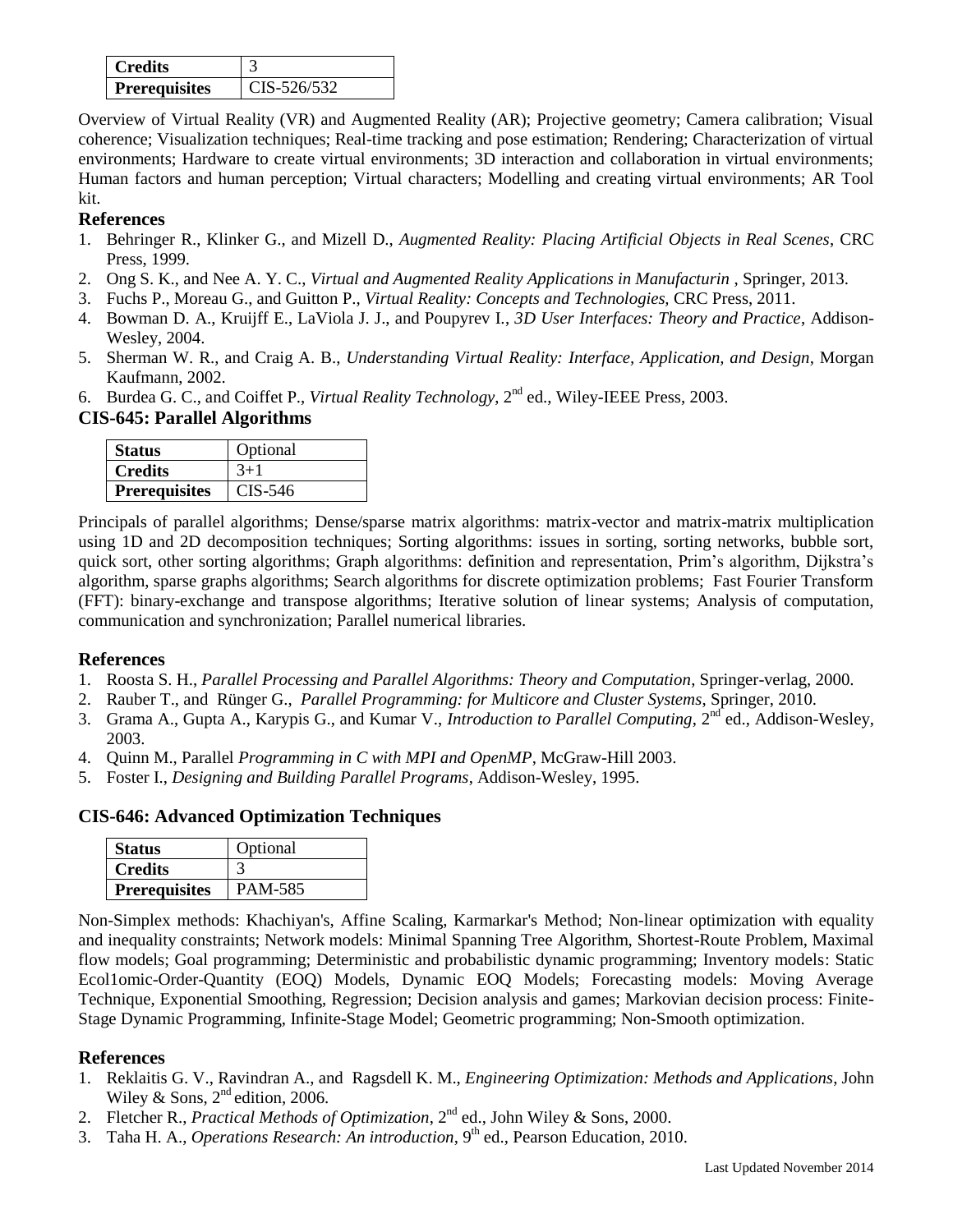4. Deb K., Optimization for Engineering Design: Algorithms and Examples, Prentice Hall, 2005.

**CIS-661: Data Warehousing**

| <b>Status</b>        | Optional  |
|----------------------|-----------|
| <b>Credits</b>       |           |
| <b>Prerequisites</b> | $CIS-552$ |

Data warehouse essentials; Need for a DW; Decision support vs. transaction processing; Evolution of a DW; Business requirements; Matching information to classes of users; Dimensional modeling; Architecture and Infrastructure; Data extraction; Transformation and loading; Selected De-normalizations; Horizontal and vertical partitioning; Materialized views; Physical design of DW; Data mart design; Web data warehousing; Data quality management; Knowledge discovery: Prediction, Market-basket analysis, Clustering.

#### **References**

- 1. Anahory S., *Data Warehousing in the Real World*, Pearson Education, 2003
- 2. Ponniah P., *Data Warehousing Fundamentals*, John Wiley & Sons, 2001.
- 3. Kimball R., *The Data Warehouse Lifecycle Toolkit: Expert Methods for Designing, Developing and Deploying Data Warehouses*, John Wiley & Sons, 1998.
- 4. Corr L., *Agile Data Warehouse Design*, DecisionOne Press, 2011.

## **CIS-662: Cryptanalysis**

| <b>Status</b>        | Optional  |
|----------------------|-----------|
| <b>Credits</b>       |           |
| <b>Prerequisites</b> | $CIS-563$ |

Cryptanalysis of Classical Cryptosystems; Cryptanalysis of Block Ciphers: Hellman's Time Memory trade-off attack, Linear Cryptanalysis, The Piling-up Lemma, Linear Approximations of S-boxes, A Linear Attack on an SPN, Differential Cryptanalysis, Differential Cryptanalysis of DES, Slide Attack, Related Key attacks Introduction to Side Channel attacks; Cryptanalysis of Stream Ciphers: Correlation attack and fast correlation attack, Algebraic attack, distinguishing attacks, Fast Walsh Transform, Correlation Immunity and Algebraic Immunity of Boolean functions; Cryptanalysis of Asymmetric Cryptosystems: Factoring Algorithms, The Pollard p1 Algorithm, The Pollard Rho Algorithm, Dixon's Random Squares Algorithm, Security of the Rabin Cryptosystem, Semantic Security of RSA, Factoring Algorithms: Pollard's p-1 , Pollard Rho, Dicson Randomized Square Root, Pomerance Quadratic Sieve for factor bases , Wiener's Low Decryption Exponent, Continued Fraction, Quadratic Sieve, Elliptic curve factorization method, Algorithms to attack Discrete Log Problem on Finite Fields: The Silver-Pohling-Hellman, The Index-Calculus, Attacks on basic key exchange and key transport protocols;

#### **References**

- 1. Richard A. Mollin, . *An introduction to Cryptography*, 2nd ed., Chapman and Hall/CRC,2006
- 2. Mark Stamp, Richard M. Low, *Applied Cryptanalysis- Breaking Ciphers in the real world*, Wiley-IEEE, 2007.
- 3. Alfred J. Menezes, Paul C. Van Oorschot, Scott A. Vanstone, *Handbook of Applied Cryptography*, CRC, 1996.

## **CIS-663: Secure Software Development**

| <b>Status</b>        | Optional |
|----------------------|----------|
| <b>Credits</b>       |          |
| <b>Prerequisites</b> | CIS-563  |

Secure software attributes, Requirements engineering for secure software, Software engineering of secure application, Security-aware SDLC, System complexity drivers and security, Threat Modeling, Least privilege coding, privilege hierarchy, Least common mechanism, Code analysis, Fail-safe defaults in coding, Vulnerability cycles, Integration of application with Security architecture, Secure data structure design, Secure database services, Secure transport protocols, Penetration Testing and Application Security Testing, Constrained data access models, Secure procedure design, Development of security focused test cases, Security Mechanism and Protocols, Implementation of Security Mechanism, Secure Programming in: C /C++, Java & Microsoft.NET.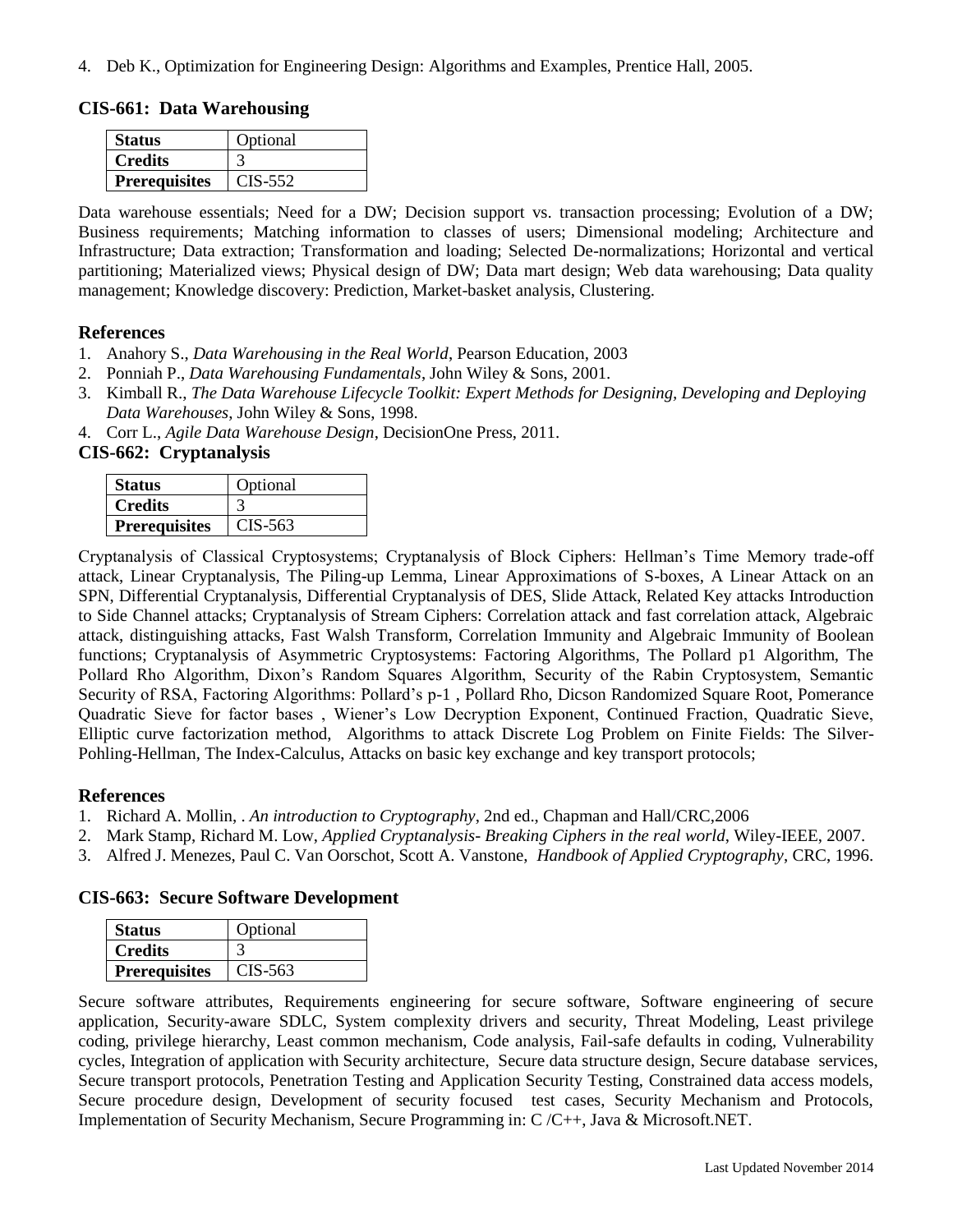## **References**

- 1. Robert C. Seacord, *Secure Coding in C and C++*, 2nd ed., Addison-Wesley, 2013
- 2. Mark G. Graff, Kenneth R. van Wyk, *Secure Coding: Principles and Practices*, O'Reilly, 2003.
- 3. Messier M., Viega J., *Secure Programming Cookbook for C and C++*, O'Reilly, 2003.
- 4. Alan Cooper et al., "*About Face 3: The Essentials of Interaction Design*", John Wiley & Sons, 2007.

#### **CIS-664: Mobile System Security**

| <b>Status</b>                     | Optional |
|-----------------------------------|----------|
| <b>Credits</b>                    |          |
| <b>Prerequisites</b>   CIS-563/65 |          |

Security in Wireless Networks and Devices: Cellular Wireless Communication, Wireless LANs, Wireless Application Protocol; Bluetooth Security: Introduction, Technology, Architecture, Weaknesses and Countermeasures; Mobile Telecom Networks: GPRS, UMTS, Architectures; Security in Mobile Ad Hoc Networks (MANETs): Introduction, Routing Protocols, Vulnerabilities, Preventing Attacks, Cryptographic Tools; Wireless Sensor Networks: Introduction, Sensor Devices, Sensor Network Security, Mitigating the threat of stolen devices, Security analysis of iOS 7, Android 4.4, End-to-end mobile security, Mobile Malware, Mobile Security Design and Management;

#### **References**

- 1. Douligeris C., and Serpanos D. N., *Network Security Current Status and Future Directions*, John Wiley & Sons, 2007.
- 2. Ronald L. Krutz, *Securing SCADA Systems*, Wiley Publishing, 2006.
- 3. Sutton R. J., *Secure Communications Applications and Management*, John Wiley & Sons, 2002.
- 4. Tara M. , and Elden C. R., *Wireless Security and Privacy: Best Practices and Design Techniques*, Addison Wesley, 2002.
- 5. Peter van de Put, *Professional iOS Programming*, John Wiley, 2014.

## **CIS-665: Embedded System Security**

| <b>Status</b>        | Optional      |
|----------------------|---------------|
| <b>Credits</b>       |               |
| <b>Prerequisites</b> | $CIS-550/563$ |

Embedded System Security: Trends, Policies and Threats; Systems Software Considerations: Operating System Role and Requirements, Multiple Independent Levels of Security, Access Control and Capabilities; Secure Embedded Software Development: Principles of High-Assurance Software Engineering, Minimal Implementation, Component Architecture, Independent Expert Validation; Embedded system Cryptography; Data Protection Protocols for Embedded Systems : Data-in-Motion Protocols, Data-at-Rest Protocols, Emerging Applications; Secure Rabbit Processor; FPGA Security, Secure Processors: IBM 4758, AEGIS, ARM Trust zone; SCADA System: Security Issues, SCADA Protocols, Vulnerabilities and Attacks, Security Methods and Techniques.

#### **References**

- 1. David Kleidermacher, Mike Kleidermacher, *Embedded Systems Security- Practical Methods for Safe and Secure Software and Systems Development*, Elsevier, 2012.
- 2. Stapko T., *Practical Embedded Security: Building Secure Resource-Constrained Systems*, Elsevier, 2008.
- 3. Gebotyes C.H., *Security in Embedded Devices*, Springer, 2006.
- 4. F. Rodriguez-Henriquez, N. A. Saqib, A. Diaz-Perez, C. K. Koc , *Cryptographic Algorithms on Reconfigurable Hardware*, Springer, 2006.

#### **CIS-666: Formal Methods for Information Security**

| $\cap$ ntional |
|----------------|
|                |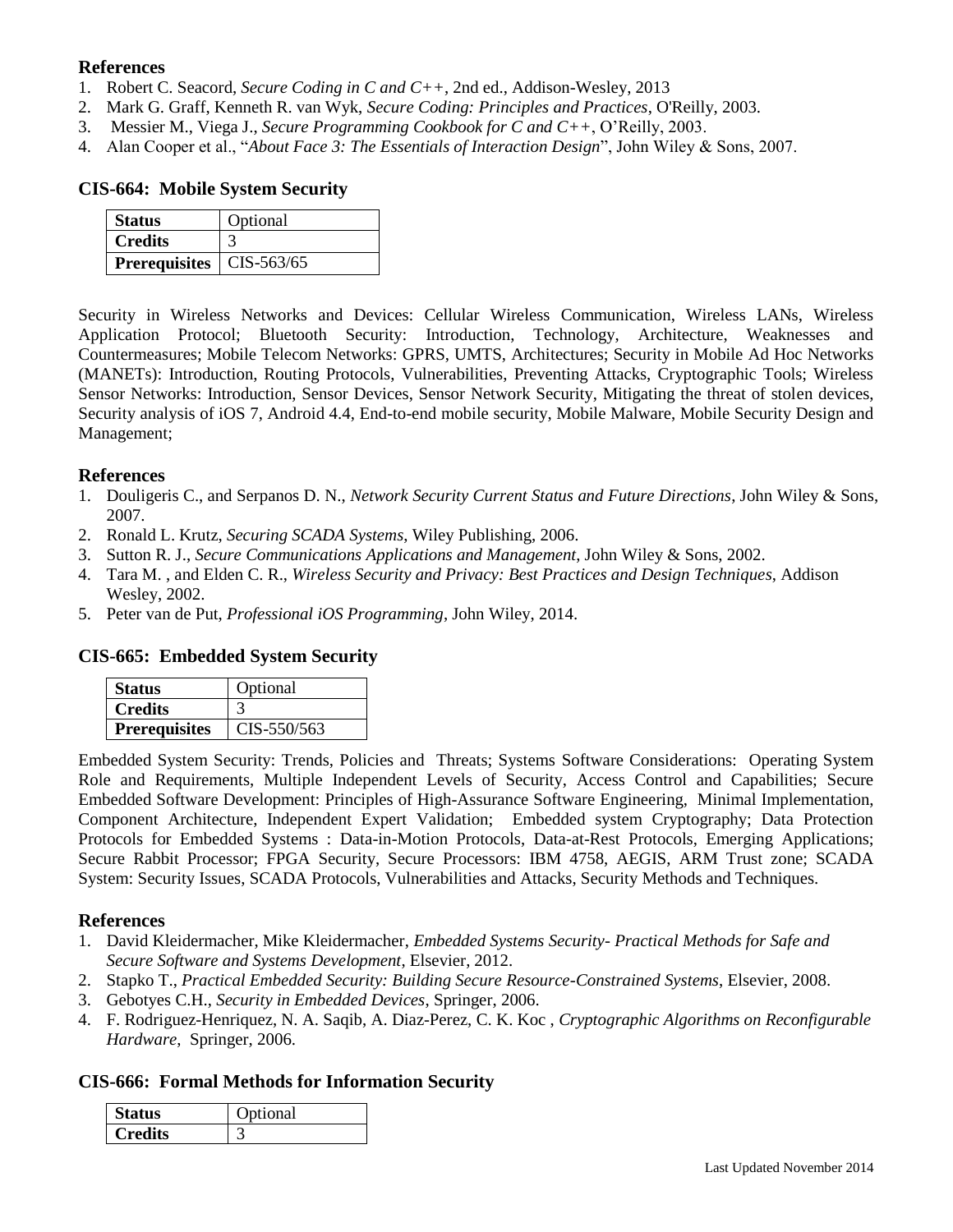| <b>Prerequisites</b> | CIS-563 |
|----------------------|---------|
|----------------------|---------|

Introduction, Limitations of testing and need for formal verification, Basics of formal methods for security (principles and techniques), Overview of logic and propositional calculus, Calculational Logic, Logical Connectives, Boolean Equality, Continued Equivalence, Disjunction, Conjunction, Implication, Introduction to Hoare's Logic, Weakest pre-condition, The assignment axiom, Calculating assignments, Sequential composition, Conditional statements, Reasoning about conditional statements, Constructing conditional statements, Inductive proofs and constructions, Patterns and invariant, From verification to construction, Design by Contract (DBC), The six principles of Design by contract, UML and Formal Methods, The Object Constraint Language (OCL), Algebraic Specifications, Specifications of abstract data types, Completeness, Axioms and term rewriting, Modularity and re-usability, Model-based specifications, The Z (Zed) specification Language, Z Schemas and Schema Calculus, Promotions, Data and functional refinements, Petri Nets, Access Control Systems (RBAC, Identity Management Models), Formal Verification of Web Protocols, Limitations and Acceptance of Formal Methods, Seven Myths of Formal Methods, Formal Verification Tools(Alloy).

#### **References**

- 1. Giampaoli Bella, *Formal Correctness of Security Protocols*, Springer, 2007.
- 2. Benantar, Messaoud, *Access Control Systems: Security, Identity Management and Trust Models*, Springer, 2006.

## **CIS-695: Special Topics in CIMV-II**

| <b>Status</b>        | Optional |
|----------------------|----------|
| <b>Credits</b>       |          |
| <b>Prerequisites</b> | NH 1     |

This course may be used for advanced topics not already covered in the syllabus. The special paper may be conducted as a lecture course or as an independent study course. The faculty must approve the topic and contents of the course.

## **CIS-696: Special Topics in SC-II**

| <b>Status</b>        | Optional |
|----------------------|----------|
| <b>Credits</b>       |          |
| <b>Prerequisites</b> |          |

These courses for advanced topics not already covered in the syllabus. The special paper may be conducted as a lecture course or as an independent study course. The faculty must approve the topic and contents of the course.

## **CIS-697: Special Topics in ISS-II**

| <b>Status</b>        | Optional |
|----------------------|----------|
| <b>Credits</b>       |          |
| <b>Prerequisites</b> | Ni1      |

This course may be used for advanced topics not already covered in the syllabus. The special paper may be conducted as a lecture course or as an independent study course. The faculty must approve the topic and contents of the course.

## **M.Phil. THESIS RESEARCH IN SPRING and SUMMER SEMESTER**

#### **CIS-698: M.Phil. Thesis Research**

| <b>Status</b>        |                              |
|----------------------|------------------------------|
| Credits              | $3 + 12$                     |
| <b>Prerequisites</b> | Relevant courses in previous |